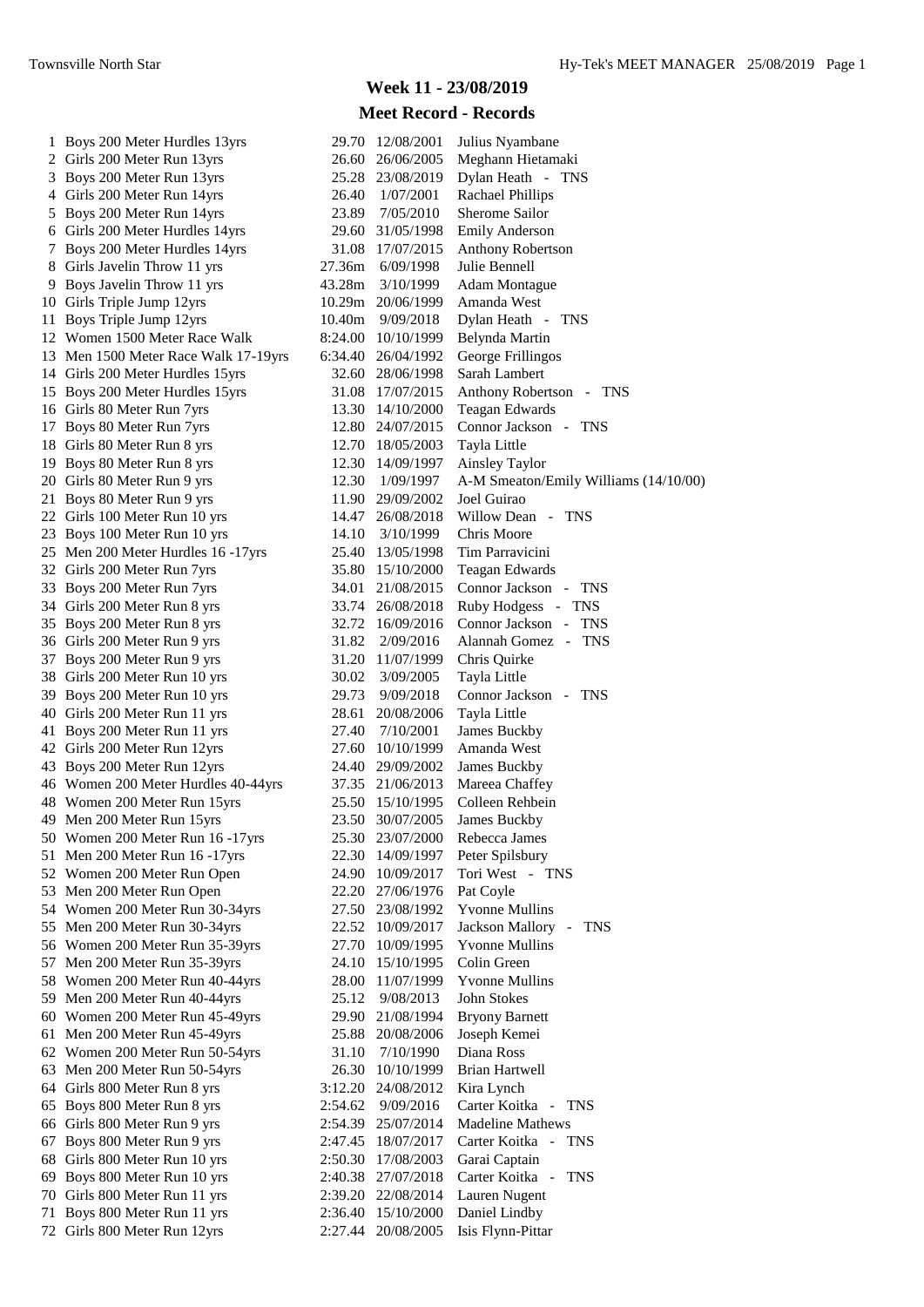|     | 73 Boys 800 Meter Run 12yrs            | 2:32.00  | 17/08/1997         | Luke Crow                                                 |
|-----|----------------------------------------|----------|--------------------|-----------------------------------------------------------|
|     | 74 Girls 800 Meter Run 13yrs           | 2:24.30  | 14/09/1997         | Jodie Parravicini                                         |
|     | 75 Boys 800 Meter Run 13yrs            | 2:21.85  | 16/08/2013         | Matthew Maguire                                           |
|     | 76 Girls 800 Meter Run 14yrs           | 2:23.20  | 12/07/1998         | Jodie Parravicini                                         |
|     | 77 Boys 800 Meter Run 14yrs            | 2:11.19  | 2/07/2005          | Jacob Reid                                                |
|     | 78 Women 800 Meter Run 15yrs           | 2:22.70  | 6/06/1999          | Kelly Maloney                                             |
|     | 79 Men 800 Meter Run 15yrs             | 2:08.20  | 4/09/1977          | Joe Cetinic                                               |
|     | 80 Women 800 Meter Run 16 -17yrs       | 2:28.15  | 28/07/2017         | Shirley Alcock - TNS                                      |
| 81. | Men 800 Meter Run 16 -17yrs            | 2:01.90  | 18/05/1975         | Alan Flynn                                                |
|     | 82 Women 800 Meter Run Open            | 2:24.82  | 21/08/2005         | Roseanna Doolan                                           |
|     | 83 Men 800 Meter Run Open              | 2:00.00  | 19/09/1976         | Ernie Christie                                            |
|     | 84 Women 800 Meter Run 30-34yrs        | 2:48.06  | 23/05/2004         | Megan Minehane                                            |
|     | 85 Men 800 Meter Run 30-34yrs          |          | 2:12.60 29/04/1990 | Colin Green                                               |
|     | 86 Women 800 Meter Run 35-39yrs        | 2:34.10  | 13/09/1998         | Lynda Bateson                                             |
|     | 87 Men 800 Meter Run 35-39yrs          | 2:11.81  | 11/06/2017         | William Harding<br><b>TNS</b><br>$\overline{\phantom{a}}$ |
|     | 88 Women 800 Meter Run 40-44yrs        | 2:47.70  | 23/05/1993         | <b>Bryony Barnett</b>                                     |
|     | 89 Men 800 Meter Run 40-44yrs          | 2:36.40  | 21/03/1993         | David Evans                                               |
|     | 90 Women 800 Meter Run 45-49yrs        | 2:34.80  | 17/07/1994         | <b>Bryony Barnett</b>                                     |
|     | 91 Men 800 Meter Run 45-49yrs          | 2:23.30  |                    | Alan Forte                                                |
|     |                                        | 3:43.30  | 30/06/1996         |                                                           |
|     | 92 Women 800 Meter Run 50-54yrs        |          | 12/07/1998         | Jean Colby                                                |
|     | 93 Men 800 Meter Run 50-54yrs          | 2:26.90  | 10/10/1999         | Alan Forte                                                |
|     | 94 Girls 800 Meter Race Walk 10 yrs    | 5:29.20  | 19/07/2013         | <b>Kasey Blake</b>                                        |
|     | 95 Boys 800 Meter Race Walk 10 yrs     | 5:37.14  | 24/05/2013         | <b>Ethan Cross</b>                                        |
|     | 96 Girls 1500 Meter Race Walk 11 yrs   | 8:20.70  | 2/06/1996          | Karina Kirkpatrick                                        |
|     | 97 Boys 1500 Meter Race Walk 11 yrs    | 8:40.90  | 11/07/1999         | Matthew K. Pilcher                                        |
|     | 98 Girls 1500 Meter Race Walk 12yrs    | 8:31.40  | 17/08/1997         | Karina Kirkpatrick                                        |
|     | 99 Boys 1500 Meter Race Walk 12yrs     | 9:24.50  | 8/08/1999          | Michael Rhead                                             |
|     | 100 Girls 1500 Meter Race Walk 13yrs   | 8:09.60  | 14/06/1998         | Karina Kirkpatrick                                        |
|     | 101 Boys 1500 Meter Race Walk 13yrs    | 8:17.50  | 18/06/2000         | Michael Rhead                                             |
|     | 102 Girls 1500 Meter Race Walk 14yrs   | 7:55.05  | 18/05/2012         | Emma Henderson                                            |
|     | 103 Boys 1500 Meter Race Walk 14yrs    | 8:05.40  | 7/10/2001          | Michael Rhead                                             |
|     | 104 Women 1500 Meter Race Walk 15yrs   | 7:50.10  | 28/06/1992         | Janie Evans                                               |
|     | 105 Men 1500 Meter Race Walk 15yrs     | 7:32.50  | 12/03/1995         | David McAlister                                           |
|     | 106 Women 1500 Meter Race Walk 16      | 7:53.70  | 29/06/1986         | <b>Ruth Besgrove</b>                                      |
|     | 107 Men 1500 Meter Race Walk 16 -17yrs | 6:52.70  | 14/09/1991         | George Frilingos                                          |
|     | 108 Women 1500 Meter Race Walk Open    | 7:33.24  | 24/05/2013         | Kirstin Shaw                                              |
|     | 109 Men 1500 Meter Race Walk Open      | 6:44.00  | 6/09/1992          | George Frilingos                                          |
|     | 110 Women 1500 Meter Race Walk         | 9:16.40  | 28/06/1992         | Vicki Hansen                                              |
|     | 111 Men 1500 Meter Race Walk 30-34yrs  | 8:34.20  | 21/08/1994         | <b>Steve Moore</b>                                        |
|     | 112 Women 1500 Meter Race Walk         | 8:31.20  | 15/08/1999         | Margaret Tilbrook                                         |
|     | 113 Men 1500 Meter Race Walk 35-39yrs  | 8:39.50  | 8/08/1993          | Peter Searle                                              |
|     | 114 Women 1500 Meter Race Walk         | 8:22.70  | 23/07/2000         | Margaret Tilbrook                                         |
|     | 115 Men 1500 Meter Race Walk 40-44yrs  | 9:40.30  | 29/03/1998         | Peter Searle                                              |
|     | 117 Men 1500 Meter Race Walk 45-49yrs  | 8:44.10  | 1/09/1996          | Alan Forte                                                |
|     | 119 Men 1500 Meter Race Walk 50-54yrs  | 12:38.35 | 9/09/2016          | Leigh Gray - TNS                                          |
|     | 120 Girls Javelin Throw 8 yrs          | 10.61m   | 28/08/2018         | Georgie Goodman - TNS                                     |
|     | 121 Boys Javelin Throw 8 yrs           | 12.20m   | 25/08/2017         | Nate Antoniazzi - TNS                                     |
|     | 122 Girls Javelin Throw 9 yrs          |          | 12.17m 28/07/2017  | Peyton Wedel - TNS                                        |
|     | 123 Boys Javelin Throw 9 yrs           | 18.94m   | 19/08/2016         | Riley Morrison - TNS                                      |
|     | 124 Girls Javelin Throw 10 yrs         | 17.25m   | 12/08/2001         | Merissa Colledge                                          |
|     | 125 Boys Javelin Throw 10 yrs          | 38.15m   | 6/09/1998          | <b>Adam Montague</b>                                      |
|     | 128 Girls High Jump 8 yrs              | 1.06m    | 17/06/2001         | <b>Roxanne Venning</b>                                    |
|     | 129 Boys High Jump 8 yrs               | 1.15m    | 20/08/2005         | Clint Colledge                                            |
|     | 130 Girls High Jump 9 yrs              |          |                    | Ashley Blackman - TNS                                     |
|     | 131 Boys High Jump 9 yrs               | 1.20m    | 20/07/2018         | Clint Colledge                                            |
|     |                                        | 1.24m    | 4/06/2006          | Katrina Stevenson                                         |
|     | 132 Girls High Jump 10 yrs             | 1.22m    | 30/09/2001         |                                                           |
|     | 133 Boys High Jump 10 yrs              | 1.27m    | 1/06/2003          | Joel Guirao                                               |
|     | 134 Girls High Jump 11 yrs             | 1.40m    | 14/07/2002         | Katrina Stevenson                                         |
|     | 135 Boys High Jump 11 yrs              | 1.45m    | 6/06/1998          | Kelvin Baxter                                             |
|     | 136 Girls High Jump 12yrs              | 1.55m    | 23/07/2010         | Kimberly Jenner                                           |
|     | 137 Boys High Jump 12yrs               | 1.57m    | 23/07/2010         | <b>Brenton Foster</b>                                     |
|     | 138 Girls Triple Jump 13yrs            | 10.89m   | 9/08/2019          | Zoe Chester - TNS                                         |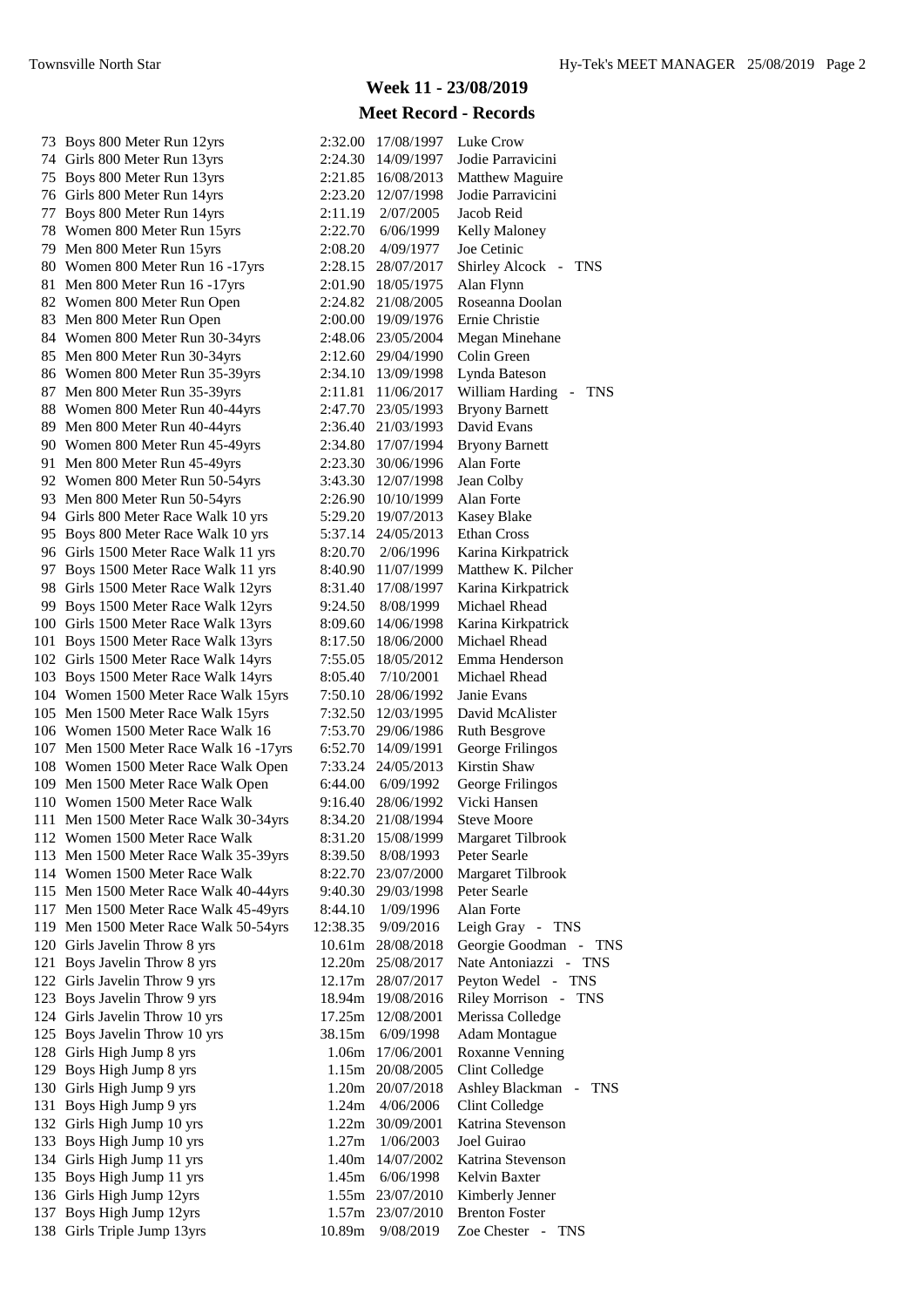139 Boys Triple Jump 13yrs 140 Girls Triple Jump 14yrs 141 Boys Triple Jump 14yrs 142 Women Triple Jump 15yrs 143 Men Triple Jump 15yrs 144 Women Triple Jump 16 -17yrs 145 Men Triple Jump 16 - 17 vrs 146 Women Triple Jump Open 147 Men Triple Jump Open 148 Women Triple Jump 30-34yrs 149 Men Triple Jump 30-34yrs 150 Women Triple Jump 35-39yrs 151 Men Triple Jump 35-39yrs 152 Women Triple Jump 40-44yrs 153 Men Triple Jump 40-44yrs 154 Women Triple Jump 45-49yrs 155 Men Triple Jump 45-49yrs 156 Women Triple Jump 50-54yrs 157 Men Triple Jump 50-54yrs 158 Girls 1 Mile Run 12yrs 159 Boys 1 Mile Run 12yrs 160 Girls 1 Mile Run 13yrs 161 Boys 1 Mile Run 13yrs 162 Girls 1 Mile Run 14yrs 164 Girls 1 Mile Run 15yrs 165 Boys 1 Mile Run 15yrs 166 Girls Shot Put 7yrs 167 Boys Shot Put 7yrs 168 Girls Shot Put 8 yrs 169 Boys Shot Put 8 yrs 170 Girls Shot Put 9 yrs 171 Boys Shot Put 9 yrs 172 Girls Discus Throw 10 yrs 173 Boys Discus Throw 10 yrs 174 Girls Discus Throw 11 yrs 175 Boys Discus Throw 11 yrs 176 Girls Discus Throw 12yrs 177 Boys Discus Throw 12yrs 178 Girls Discus Throw 13yrs 179 Boys Discus Throw 13yrs 180 Girls Discus Throw 14yrs 181 Boys Discus Throw 14yrs 182 Women Discus Throw 15yrs 183 Men Discus Throw 15yrs 184 Women Discus Throw 16 -17yrs 185 Men Discus Throw 16 -17yrs 186 Women Discus Throw Open 187 Men Discus Throw Open 188 Women Discus Throw 30-34yrs 189 Men Discus Throw 30-34yrs 190 Women Discus Throw 35-39yrs 191 Men Discus Throw 35-39yrs 192 Women Discus Throw 40-44yrs 193 Men Discus Throw 40-44yrs 194 Women Discus Throw 45-49yrs 195 Men Discus Throw 45-49yrs 196 Women Discus Throw 50-54yrs 197 Men Discus Throw 50-54yrs 198 Women 200 Meter Hurdles 45-49yrs 201 Men 200 Meter Hurdles 50-54yrs 202 Girls 80 Meter Hurdles 12yrs 203 Boys 90 Meter Hurdles 12yrs 15.80 23/08/2013 Mathew Kerr

| 11.50m  | 20/08/2005           | Corey Walk                                |
|---------|----------------------|-------------------------------------------|
| 10.94m  | 28/05/2010           | Amie Ashelford                            |
| 12.60m  | 24/08/2012           | <b>Brenton Foster</b>                     |
| 11.35m  | 20/08/2005           | Katie Cox                                 |
|         | 12.83m 31/08/2018    | Ethan Pemmelaar - TNS                     |
|         | 11.50m 12/08/2006    | Katie Cox                                 |
|         | 13.37m 14/08/2015    | Brenton Foster - TNS                      |
|         | 12.23m 4/08/2017     | Alexandra Kanowski -<br><b>TNS</b>        |
|         | 14.80m 16/09/2016    | Alex Ypinazar - TNS                       |
|         | 10.14m 30/07/2005    | Megan Minehane                            |
|         | 11.20m 10/09/1994    | Rod Nan Tie                               |
|         | 9.13m 23/08/1998     | Yvonne Mullins                            |
|         | 11.43m 20/06/1993    | <b>Steven Welling</b>                     |
|         | 8.75m 12/03/1995     | <b>Bev Tomkins</b>                        |
|         | 10.66m 14/03/1993    | David Evans                               |
|         | 7.86m 24/06/2016     | Mareea Chaffey - TNS                      |
|         | 10.68m  5/11/1995    | Alan Forte                                |
|         | 6.25m 17/06/2001     | Jean Colby                                |
|         | 10.30m 27/04/1997    | Derek Croft                               |
|         | 7:37.69 23/08/2019   | Breearna Stewart - TNS                    |
|         | 6:21.70 23/08/2019   | Dakota Porter - TNS                       |
|         | 6:15.64 27/07/2018   | Jorja Penny - TNS                         |
|         | 6:21 27/04/2018      | Jai Chetham-O'Connor<br>TNS<br>$\sim$ $-$ |
|         | 6:16.21 7/06/2019    | Jorja Penny - TNS                         |
|         | 7:41.81 28/07/2017   | Amy Cummings - TNS                        |
|         | 5:57.64 9/09/2018    | Dominic Evans - TNS                       |
|         | 5.40m 27/04/1998     | Kelly Perham                              |
|         | 7.49m 14/07/2002     | Levi Savage                               |
|         | 6.09m 13/05/2016     | Evoltia Tuala - TNS                       |
|         | 8.05m 17/08/2003     | Levi Savage                               |
|         | 6.82m 7/10/2001      | Claire Pilcher                            |
|         | 8.22m 17/08/1997     | <b>Adam Montague</b>                      |
| 20.72m  | 26/08/2001           | <b>Stephanie Rhead</b>                    |
| 26.72m  | 30/07/2005           | Levi Savage                               |
|         | 28.69m 6/09/1998     | Julie Bennell                             |
|         | 31.66m 30/09/2001    | Ben Henaway                               |
|         | 38.96m 15/08/1999    | Julie Bennell                             |
|         | 36.28m 17/08/1997    | Jarrod Bannister                          |
| 35.61 m | 14/10/2000           | Julie Bennell                             |
| 48.63m  | 23/08/1998           | Jarrod Bannister                          |
| 40.08m  | 17/06/2001           | Julie Bennell                             |
| 52.60m  | 15/08/1999           | Jarrod Bannister                          |
| 41.43m  | 14/07/2002           | Julie Bennell                             |
| 58.63m  | 30/09/2001           | Matthew Vaughan                           |
| 31.96m  | 26/09/1976           | <b>Narelle Clemments</b>                  |
| 51.70m  | 21/08/1994           | Luke Poli                                 |
| 41.25m  | 25/04/1999           | Kathleen Newman                           |
| 54.90m  | 3/09/1989            | Ian Boller                                |
| 40.03m  | 11/07/1999           | Kathleen Newman                           |
| 28.34m  | 1/03/1992            | <b>Barry Mullins</b>                      |
| 27.39m  | 15/08/1999           | Kerry Walker                              |
| 34.48m  | 25/04/1999           | <b>Barry Strehlau</b>                     |
| 27.37m  | 5/07/2013            | Mareea Chaffey                            |
| 30.23m  | 11/07/1999           | <b>Barry Mullins</b>                      |
| 26.95m  | 5/08/2016            | Mareea Chaffey -<br><b>TNS</b>            |
| 29.20m  | 8/09/2002            | <b>Barry Mullins</b>                      |
| 20.53m  | 23/05/2004           | <b>Brenda McDowell</b>                    |
|         | 37.04m 5/08/2016     | Leigh Gray - TNS                          |
|         | 40.47 19/08/2016     | Mareea Chaffey - TNS                      |
| 41.10   | 11/06/2017           | Leigh Gray - TNS                          |
| 14.00   | 12/09/1999           | <b>Rachel Phillips</b>                    |
|         | $15.00 - 22/00/2012$ | $M$ othow $V$ om                          |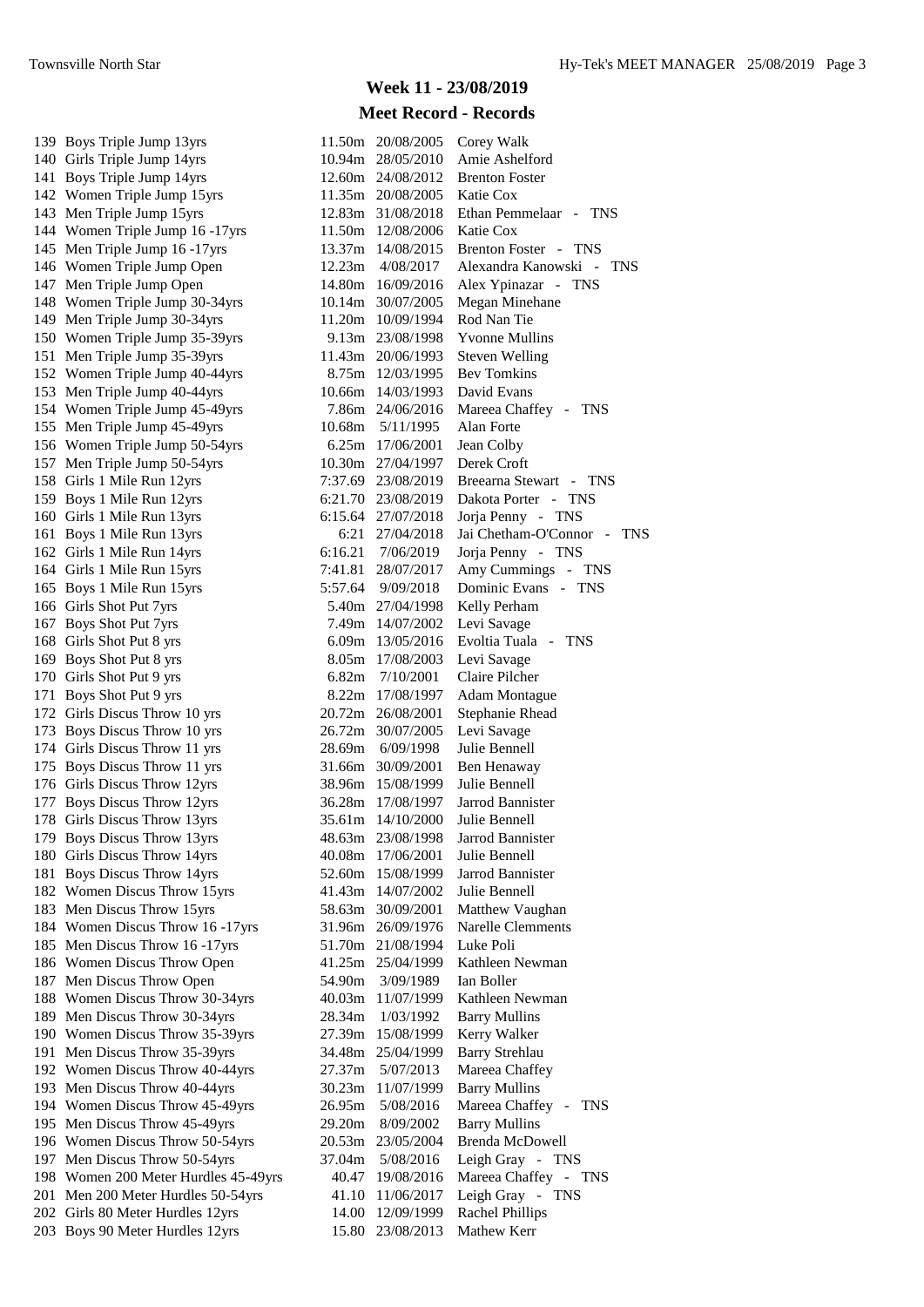204 Women Weight Throw 30-34yrs 206 Women Weight Throw 35-39yrs 207 Men Weight Throw 35-39yrs 208 Women Weight Throw 40-44yrs 209 Men Weight Throw 40-44yrs 210 Women Weight Throw 45-49yrs 211 Men Weight Throw 45-49vrs 212 Women Weight Throw 50-54yrs 213 Men Weight Throw 50-54yrs 214 Girls 80 Meter Hurdles 13yrs 215 Boys 90 Meter Hurdles 13yrs 216 Girls 90 Meter Hurdles 14yrs 217 Boys 100 Meter Hurdles 14yrs 218 Women 200 Meter Run 17-19yrs 219 Men 200 Meter Run 17-19yrs 220 Women 90 Meter Hurdles 15yrs 222 Women 100 Meter Hurdles 16 - 17yrs 223 Men 110 Meter Hurdles 16 - 17yrs 226 Women 100 Meter Hurdles Open 230 Girls 60 Meter Run 7yrs 231 Boys 60 Meter Run 7yrs 232 Girls 60 Meter Run 8 yrs 233 Boys 60 Meter Run 8 yrs 234 Girls 60 Meter Run 9 yrs 235 Boys 60 Meter Run 9 yrs 236 Girls 60 Meter Run 10 yrs 237 Boys 60 Meter Run 10 yrs 238 Girls 60 Meter Run 11 yrs 239 Boys 60 Meter Run 11 yrs 240 Girls 60 Meter Run 12yrs 241 Boys 60 Meter Run 12yrs 242 Girls 60 Meter Run 13yrs 243 Boys 60 Meter Run 13yrs 244 Girls 60 Meter Run 14yrs 245 Boys 60 Meter Run 14yrs 246 Women 60 Meter Run 15yrs 247 Men 60 Meter Run 15yrs 248 Women 60 Meter Run 16 -17yrs 249 Men 60 Meter Run 16 -17yrs 250 Women 60 Meter Run 17-19yrs 251 Men 60 Meter Run 17-19yrs 252 Women 60 Meter Run Open 253 Men 60 Meter Run Open 254 Women 60 Meter Run 30-34yrs 255 Men 60 Meter Run 30-34yrs 256 Women 60 Meter Run 35-39yrs 257 Men 60 Meter Run 35-39yrs 258 Women 60 Meter Run 40-44yrs 259 Men 60 Meter Run 40-44yrs 260 Women 60 Meter Run 45-49yrs 261 Men 60 Meter Run 45-49yrs 262 Women 60 Meter Run 50-54yrs 263 Men 60 Meter Run 50-54yrs 266 Women 80 Meter Hurdles 40-44yrs 268 Women 80 Meter Hurdles 45-49yrs 272 Men 100 Meter Hurdles 50-54yrs 275 Women 400 Meter Hurdles 16 - 17 yrs 276 Men 400 Meter Hurdles 16 - 17yrs 277 Women 400 Meter Hurdles 17-19yrs 281 Boys 1 Mile Run 16 - 17 yrs 282 Girls 100 Meter Run 7yrs 283 Boys 100 Meter Run 7yrs

#### **Week 11 - 23/08/2019**

| 17.43m  | 11/07/1999        | Kathleen Newman                           |
|---------|-------------------|-------------------------------------------|
| 9.91m   | 22/04/2001        | Roxann Collacott                          |
|         | 12.07m 6/06/1999  | <b>Barry Strehlau</b>                     |
|         | 8.25m 17/04/2004  | Roxann Collacott                          |
|         | 11.54m 11/07/1999 | <b>Barry Mullins</b>                      |
|         | 8.49m 15/10/2000  | Brenda McDowell                           |
|         | 8.16m 29/09/2002  | <b>Barry Mullins</b>                      |
| 9.69m   | 23/05/2004        | <b>Brenda McDowell</b>                    |
| 12.11m  | 25/03/2001        | Cornell Vena                              |
|         | 14.00 15/10/2000  | Chloe Butler                              |
|         | 14.50 23/08/1998  | Jarrod Bannister (J. Nyambane<br>9.9.01)  |
|         | 13.00 26/06/2005  | Merissa Colledge                          |
| 15.80   | 20/06/1999        | <b>Jarrod Bannister</b>                   |
|         | 25.87 12/09/2014  | Tori West - TNS                           |
|         | 22.50 15/08/1999  | Tim Parravicini                           |
|         | 13.60 12/09/1999  | <b>Emily Anderson</b>                     |
|         | 14.59 25/08/2017  | Kasja Souter - TNS                        |
| 15.97   | 26/08/2018        | Thoriq Caddy - TNS                        |
|         | 17.86 14/08/2015  | Tori West - TNS                           |
|         | 10.10 14/10/2000  | <b>Teagan Edwards</b>                     |
|         | 9.90 15/07/2001   | Justin Campbell                           |
| 9.60    | 24/08/2003        | Tayla Little                              |
| 9.70    | 9/09/2001         | Joel Guirao/Hayden Clark (24/08/03)       |
| 9.20    | 3/09/2000         | <b>Emily Williams</b>                     |
| 9.00    | 29/08/1999        | Chris Quirke                              |
| 8.50    | 20/08/2005        | Tayla Little                              |
| 8.70    | 28/08/2005        | Hayden Clarke                             |
| 8.85    | 18/06/2006        | Tayla Little                              |
|         | 8.50 7/10/2001    | James Buckby                              |
| 8.30    | 29/08/1999        | Amanda West                               |
|         | 7.90 8/09/2002    | James Buckby                              |
|         | 8.20 14/10/2000   | Julie Bennell                             |
| 7.60    | 31/08/2003        | <b>James Buckby</b>                       |
| 8.00    | 24/06/2001        | Krystal Pearson/Julie Bennell (15/0701)   |
| 7.20    | 23/04/2010        | Sherome Sailor                            |
|         | 8.10 10/09/1995   | Colleen Rehbein                           |
| 7.30    | 16/04/2010        | Jonathan Ban                              |
| 8.00    | 3/10/1999         | Carly Cairns                              |
| 6.90    | 5/11/1995         | Peter Spilsbury                           |
| 7.90    | 23/04/2010        | Merissa Colledge                          |
| 6.90    | 20/06/1999        | Tim Parravicini                           |
| 7.90    | 24/07/1994        | Sheryn Brodie                             |
|         | 6.80 5/11/1995    | Justin Smith, Julius Nyambane (23.04.20   |
| 8.30    | 11/09/1994        | Kerry Walker                              |
| 7.50    | 29/07/1990        | Glen Terare                               |
| 8.30    | 10/05/1995        | <b>Yvonne Mullins</b>                     |
| 7.40    | 28/02/1993        | David Piccinelli                          |
| 8.30    | 9/05/1999         | <b>Yvonne Mullins</b>                     |
| 7.68    | 13/09/2013        | John Stokes                               |
| 9.10    | 24/07/1994        | <b>Bryony Barnett</b>                     |
| 7.84    | 26/08/2016        | John Stokes<br><b>TNS</b><br>$\sim$ $-$   |
| 8.80    | 28/04/1991        | Dianna Ross                               |
| 7.90    | 3/10/1999         | <b>Brian Hartwell</b>                     |
| 15.23   | 13/09/2013        | Mareea Chaffey                            |
| 15.28   | 24/06/2016        | Mareea Chaffey - TNS                      |
| 20.61   | 25/08/2017        | Leigh Gray - TNS                          |
| 1:37.64 | 12/08/2016        | Kasja Souter - TNS                        |
| 1:13.97 | 22/07/2016        | Anthony Robertson<br>$\sim$<br><b>TNS</b> |
| 1:37.81 | 12/08/2016        | Kayla Horne -<br><b>TNS</b>               |
| 5:41.23 | 7/06/2019         | Dominic Evans<br>TNS<br>$\frac{1}{2}$     |
| 16.80   | 14/10/2000        | Teagan Edwards                            |
| 16.65   | 7/08/2015         | Connor Jackson<br><b>TNS</b>              |
|         |                   |                                           |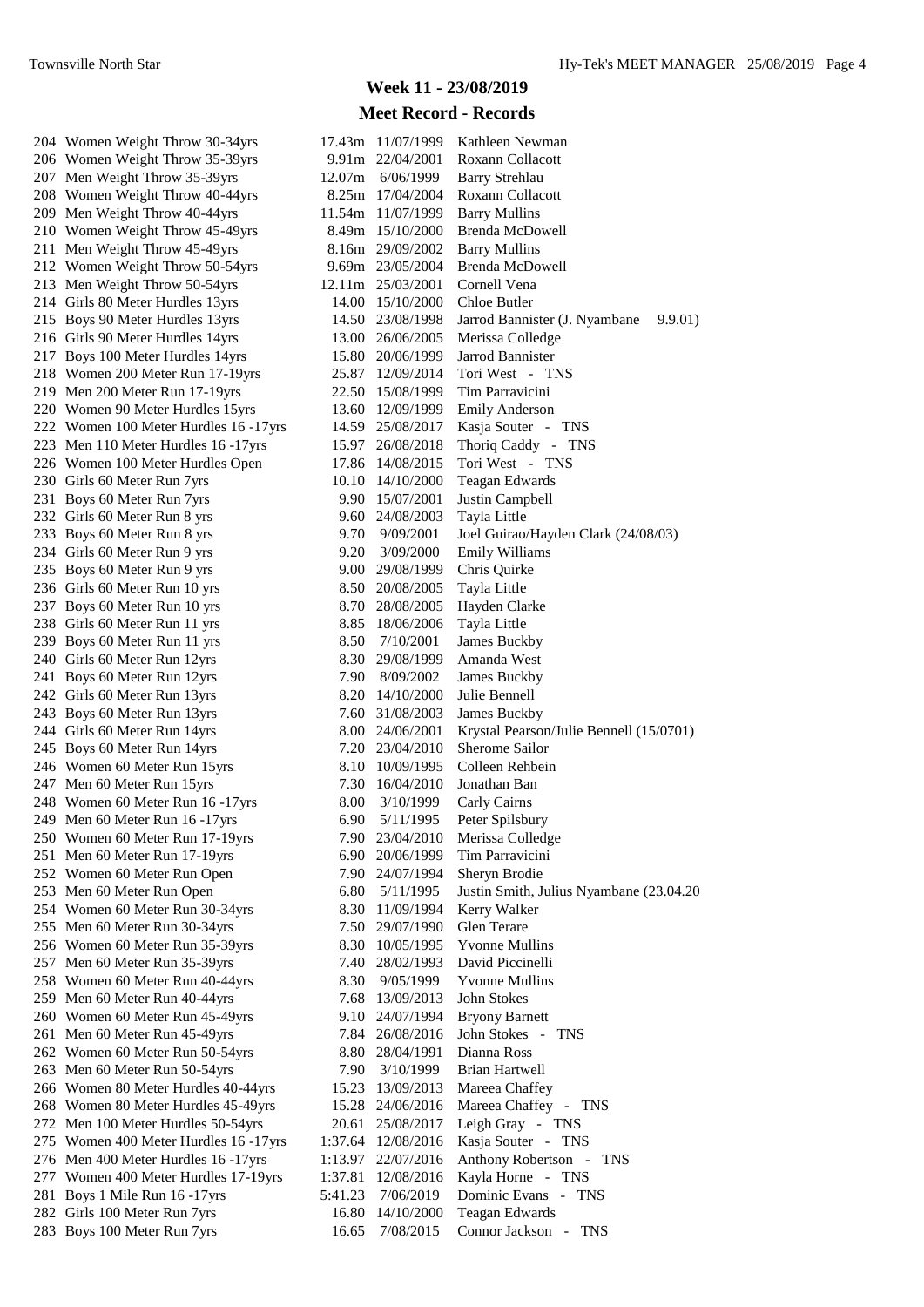#### **Week 11 - 23/08/2019**

| 284 Girls 100 Meter Run 8 yrs        |         | 16.10 23/06/1996   | Rachael Finch/Tayla Little (24/08/03)    |
|--------------------------------------|---------|--------------------|------------------------------------------|
| 285 Boys 100 Meter Run 8 yrs         |         | 15.80 30/09/2001   | Joel Guirao                              |
| 286 Girls 100 Meter Run 9 yrs        |         | 15.10 13/07/1997   | Rachael Finch                            |
| 287 Boys 100 Meter Run 9 yrs         |         | 14.80 29/08/1999   | Chris Quirke                             |
| 290 Girls 100 Meter Run 11 yrs       | 13.60   | 6/09/1998          | Anne-Marie Smeaton                       |
| 291 Boys 100 Meter Run 11 yrs        | 13.80   | 9/09/2001          | James Buckby - TNS                       |
| 292 Girls 100 Meter Run 12yrs        | 13.10   | 29/08/1999         | Anne-Marie Smeaton                       |
| 293 Boys 100 Meter Run 12yrs         | 12.40   | 8/09/2002          | James Buckby                             |
| 294 Girls 100 Meter Run 13yrs        |         | 13.20 14/10/2000   | Julie Bennell                            |
| 295 Boys 100 Meter Run 13yrs         |         | 12.40 16/04/2000   | Evan Seedhouse                           |
| 296 Girls 100 Meter Run 14yrs        |         | 12.90 15/07/2001   | Julie Bennell                            |
| 297 Boys 100 Meter Run 14yrs         |         | 11.82 28/05/2010   | Sherome Sailor                           |
| 298 Women 100 Meter Run 15yrs        |         | 12.40 25/05/1986   | Rebecca Xinos                            |
|                                      |         |                    | Ken Hudson                               |
| 299 Men 100 Meter Run 15yrs          |         | 11.70 23/04/1972   |                                          |
| 300 Women 100 Meter Run 16 -17yrs    |         | 12.40 14/10/2000   | Regina Williams, Rebecca James (14.10.20 |
| 301 Men 100 Meter Run 16 -17yrs      |         | 11.00 15/09/1991   | Justin Smith                             |
| 302 Women 100 Meter Run 17-19yrs     | 12.80   | 7/09/1997          | Jennene Hansen                           |
| 303 Men 100 Meter Run 17-19yrs       | 10.60   | 30/08/1992         | Justin Smith                             |
| 304 Women 100 Meter Run Open         | 12.58   | 28/08/2015         | Tori West - TNS                          |
| 305 Men 100 Meter Run Open           |         | 10.70 23/06/1996   | Justin Smith                             |
| 306 Women 100 Meter Run 30-34yrs     |         | 13.20 15/07/1990   | <b>Yvonne Mullins</b>                    |
| 307 Men 100 Meter Run 30-34yrs       | 11.57   | 20/08/2005         | Chris Hobson                             |
| 308 Women 100 Meter Run 35-39yrs     | 13.20   | 7/08/1994          | Yvonne Mullins                           |
| 309 Men 100 Meter Run 35-39yrs       | 11.80   | 1/08/1993          | David Piccinelli                         |
| 310 Women 100 Meter Run 40-44yrs     | 13.60   | 11/04/1999         | <b>Yvonne Mullins</b>                    |
| 311 Men 100 Meter Run 40-44yrs       | 12.01   | 20/04/2012         | Craig Hookey                             |
| 312 Women 100 Meter Run 45-49yrs     |         | 14.50 26/06/1994   | <b>Bryony Barnett</b>                    |
| 313 Men 100 Meter Run 45-49yrs       | 12.19   | 9/09/2016          | John Stokes - TNS                        |
| 314 Women 100 Meter Run 50-54yrs     | 14.00   | 7/10/1990          | Dianna Ross                              |
| 315 Men 100 Meter Run 50-54yrs       | 12.80   | 3/10/1999          | <b>Brian Hartwell</b>                    |
| 318 Women 400 Meter Hurdles 40-44yrs | 1:35.07 | 30/08/2013         | Mareea Chaffey                           |
| 319 Men 400 Meter Hurdles 40-44yrs   | 1:27.61 | 12/08/2016         | Michael Abdul-Rahman - TNS               |
| 320 Girls 300 Meter Run 10 yrs       |         | 50.10 20/08/2005   | Tayla Little                             |
| 321 Boys 300 Meter Run 10 yrs        |         | 48.60 14/10/2000   | James Buckby                             |
| 322 Girls 300 Meter Run 11 yrs       | 46.55   | 3/08/2018          | Alannah Gomez - TNS                      |
| 323 Boys 300 Meter Run 11 yrs        | 45.90   | 11/03/2001         | <b>James Buckby</b>                      |
| 324 Girls 300 Meter Run 12yrs        |         | 45.00 12/09/1999   | Amanda West                              |
| 325 Boys 300 Meter Run 12yrs         |         | 42.70 29/09/2002   | James Buckby                             |
| 326 Girls 300 Meter Run 13yrs        |         | 44.30 24/05/2019   | Zoe Chester - TNS                        |
| 327 Boys 300 Meter Run 13yrs         |         | 40.70 16/07/2006   | Ryan Flynn                               |
| 328 Girls 300 Meter Run 14yrs        | 43.70   | 1/06/1997          | Sarah Lambert                            |
| 329 Boys 300 Meter Run 14yrs         | 38.53   | 12/08/2006         | <b>Matthew Bailey</b>                    |
| 330 Women 300 Meter Run 15yrs        |         | 40.58 21/06/2019   | Isabella Starr - TNS                     |
| 331 Men 300 Meter Run 15yrs          | 37.70   | 29/07/1984         | Cameron McLaughlan                       |
| 332 Women 300 Meter Run 16 -17yrs    |         | 41.00 22/10/1995   | Jennene Hanson                           |
| 333 Men 300 Meter Run 16 -17yrs      | 36.40   | 2/08/1998          | Tim Parravicini                          |
| 334 Women 300 Meter Run 17-19yrs     | 40.77   | 14/05/2010         | Shannon Smith                            |
|                                      |         |                    |                                          |
| 335 Men 300 Meter Run 17-19yrs       | 34.76   | 27/08/2010         | Matthew Bailey                           |
| 336 Women 300 Meter Run Open         | 41.96   | 4/08/2017          | Tori West - TNS                          |
| 337 Men 300 Meter Run Open           | 35.25   | 4/09/2015          | Bradley Edwards - TNS                    |
| 338 Women 300 Meter Run 30-34yrs     |         | 45.10 24/05/1992   | <b>Yvonne Mullins</b>                    |
| 339 Men 300 Meter Run 30-34yrs       |         | 35.70 28/08/2005   | Chris Hobson                             |
| 340 Women 300 Meter Run 35-39yrs     |         | 44.50 25/08/1996   | <b>Yvonne Mullins</b>                    |
| 341 Men 300 Meter Run 35-39yrs       | 37.55   | 28/05/2010         | Chris Hobson                             |
| 342 Women 300 Meter Run 40-44yrs     | 46.60   | 9/05/1999          | <b>Yvonne Mullins</b>                    |
| 343 Men 300 Meter Run 40-44yrs       | 39.10   | 16/09/2016         | Christopher Hobson - TNS                 |
| 344 Women 300 Meter Run 45-49yrs     |         | 47.00 15/05/1994   | <b>Bryony Barnett</b>                    |
| 345 Men 300 Meter Run 45-49yrs       |         | 41.30 25/08/1996   | <b>Brian Hartwell</b>                    |
| 346 Women 300 Meter Run 50-54yrs     | 56.81   | 4/07/2004          | Brenda McDowell                          |
| 347 Men 300 Meter Run 50-54yrs       | 42.46   | 10/05/2013         | Peter Kanowski                           |
| 348 Women 400 Meter Hurdles 45-49yrs |         | 1:37.99 12/08/2016 | Mareea Chaffey -<br><b>TNS</b>           |
| 350 Girls 1000 Meter Run 10 yrs      |         | 3:30.10 24/08/2003 | Garia Captain                            |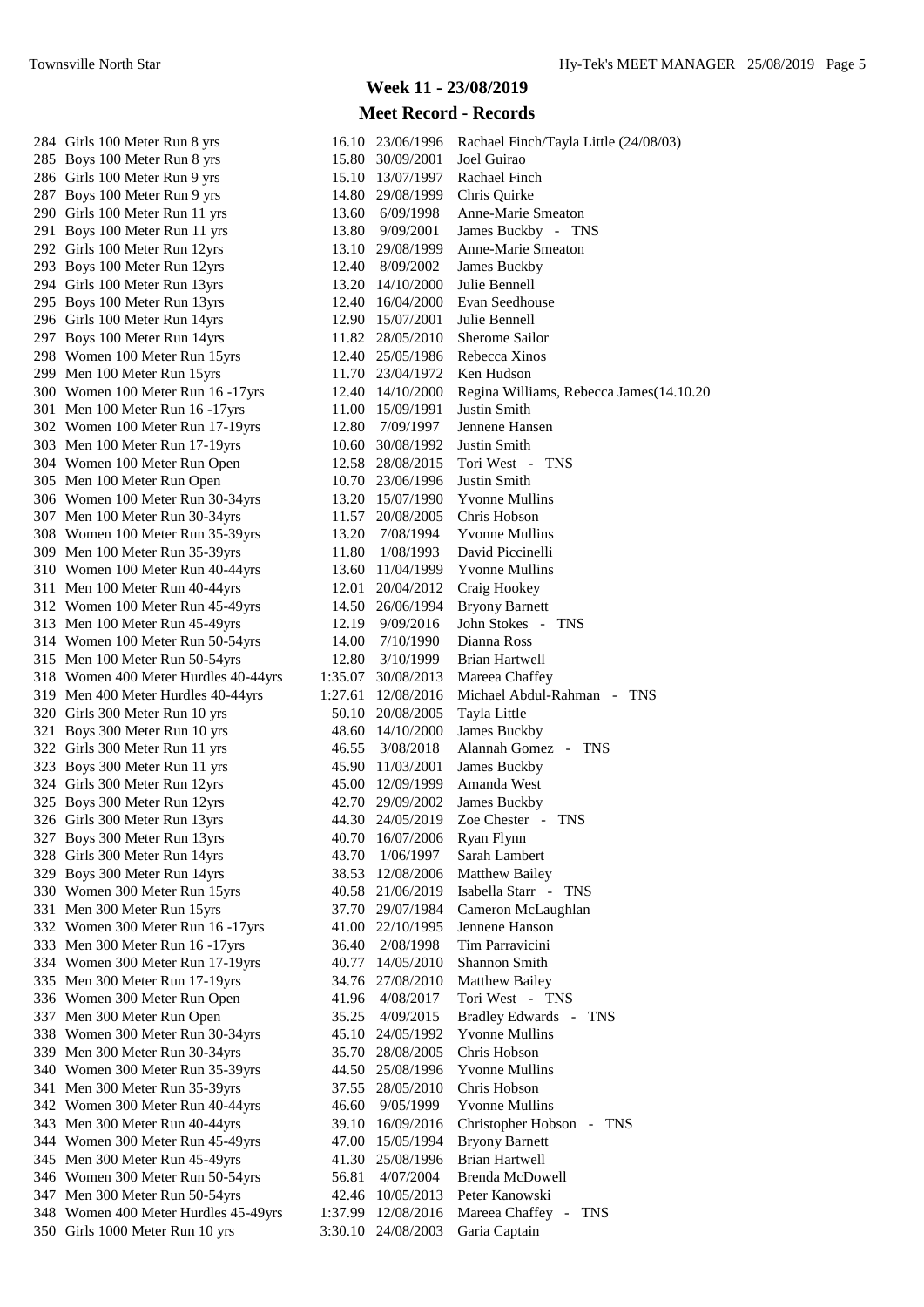351 Boys 1000 Meter Run 10 yrs 352 Girls 1000 Meter Run 11 yrs 353 Boys 1000 Meter Run 11 yrs 354 Girls 1000 Meter Run 12yrs 355 Boys 1000 Meter Run 12yrs 356 Girls 1000 Meter Run 13yrs 357 Boys 1000 Meter Run 13yrs 358 Girls 1000 Meter Run 14yrs 359 Boys 1000 Meter Run 14yrs 360 Women 1000 Meter Run 15yrs 361 Men 1000 Meter Run 15yrs 362 Women 1000 Meter Run 16 - 17yrs 363 Men 1000 Meter Run 16 - 17 yrs 364 Women 1000 Meter Run 17-19yrs 365 Men 1000 Meter Run 17-19yrs 366 Women 1000 Meter Run Open 367 Men 1000 Meter Run Open 368 Women 1000 Meter Run 30-34yrs 369 Men 1000 Meter Run 30-34yrs 370 Women 1000 Meter Run 35-39yrs 371 Men 1000 Meter Run 35-39yrs 372 Women 1000 Meter Run 40-44yrs 373 Men 1000 Meter Run 40-44yrs 374 Women 1000 Meter Run 45-49yrs 375 Men 1000 Meter Run 45-49yrs 376 Women 1000 Meter Run 50-54yrs 378 Girls 60 Meter Hurdles 8 yrs 379 Boys 60 Meter Hurdles 8 yrs 380 Girls 60 Meter Hurdles 9 yrs 381 Boys 60 Meter Hurdles 9 yrs 382 Girls 60 Meter Hurdles 10 yrs 383 Boys 60 Meter Hurdles 10 yrs 384 Girls 60 Meter Hurdles 11 yrs 385 Boys 60 Meter Hurdles 11 yrs 387 Girls 1 Mile Run 30-34yrs 388 Women Long Jump 17-19yrs 389 Men Long Jump 17-19yrs 390 Girls Long Jump 14yrs 391 Boys Long Jump 14yrs 394 Women Long Jump 16 -17yrs 395 Men Long Jump 16 -17yrs 396 Women Triple Jump 17-19yrs 397 Men Triple Jump 17-19yrs 400 Women Long Jump 30-34yrs 401 Men Long Jump 30-34 $yrs$ 402 Women Long Jump 35-39yrs 403 Men Long Jump 35-39yrs 404 Women Long Jump 40-44yrs 405 Men Long Jump 40-44yrs 406 Women Long Jump 45-49yrs 407 Men Long Jump 45-49yrs 408 Women Long Jump 50-54yrs 409 Men Long Jump 50-54yrs 417 Girls 3000 Meter Run 13yrs 418 Boys 3000 Meter Run 13yrs 419 Girls 3000 Meter Run 14yrs 420 Boys 3000 Meter Run 14yrs 421 Girls 3000 Meter Run 15yrs 422 Boys 3000 Meter Run 15yrs 423 Girls 3000 Meter Run 16 -17yrs 424 Girls Long Jump 7yrs 425 Boys Long Jump 7yrs

# **Week 11 - 23/08/2019**

| 3:27.47           | 26/08/2018        | Carter Koitka<br>$\sim$<br>TNS                                                    |
|-------------------|-------------------|-----------------------------------------------------------------------------------|
| 3:21.41           | 26/09/2014        | Lauren Nugent                                                                     |
| 3:20.90           | 6/09/1998         | Kelvin Baxter                                                                     |
| 3:14.12           | 10/07/2005        | Isis Flynn-Pittar                                                                 |
| 3:11.00           | 7/09/1997         | Luke Crow                                                                         |
| 3:13.20           | 16/08/2006        | Isis Flynn-Pittar                                                                 |
| 3:04.32           | 13/09/2013        | Matthew Maguire                                                                   |
| 3:06.40           | 6/09/1998         | Jodie Parravicini                                                                 |
| 2:55.90           | 25/08/1996        | <b>Nathaniel Grant</b>                                                            |
| 3:13.59           | 16/09/2016        | Elena James<br><b>TNS</b><br>$\sim$                                               |
| 2:49.90           | 13/07/1997        | <b>Nathaniel Grant</b>                                                            |
|                   | 4/08/2017         |                                                                                   |
| 3:08.69           |                   | <b>Shirley Alcock</b><br>TNS<br>$\mathcal{L}_{\mathcal{A}}$<br>Jacob De Lai - TNS |
| 2:53.38           | 16/09/2016        | Elissa Down                                                                       |
| 3:32.10           | 18/07/1993        |                                                                                   |
| 2:52.20           | 14/10/2000        | <b>Stephen Donnelly</b>                                                           |
| 3:17.30           | 27/08/1995        | Sheryn Brodie                                                                     |
| 2:37.90           | 29/04/2001        | Simon O'Reagan                                                                    |
| 4:27.80           | 1/06/2018         | Catherine Hannell<br>TNS<br>$\sim$ $ \sim$                                        |
| 3:06.30           | 26/05/1991        | <b>Bruce Lindsay</b>                                                              |
| 3:29.20           | 2/08/1998         | Lynda Bateson                                                                     |
| 2:56.50           | 25/05/2000        | <b>Kevin James</b>                                                                |
| 3:36.30           | 3/10/1999         | Margaret Tilbrook                                                                 |
| 3:18.95           | 4/07/2004         | <b>Terry Kingston</b>                                                             |
| 3:22.80           | 4/11/1995         | <b>Bryony Barnett</b>                                                             |
| 3:11.90           | 25/08/1996        | Alan Forte                                                                        |
| 4:56.70           | 3/10/1999         | Jean Colby                                                                        |
| 11.99             | 31/08/2018        | <b>Ruby Hodgess</b><br>TNS<br>$\qquad \qquad -$                                   |
| 9.28              | 3/09/2010         | Joshua Deckert                                                                    |
| 11.98             | 31/08/2018        | Ashley Blackman<br>TNS                                                            |
| 11.90             | 8/09/2002         | <b>Brodie Adams</b>                                                               |
| 11.10             | 13/09/1998        | Helaina Bannister                                                                 |
| 10.60             | 24/08/2003        | Frazer Tuohy-McCall                                                               |
| 10.90             |                   |                                                                                   |
|                   | 13/09/1998        | <b>Rachael Phillips</b>                                                           |
|                   | 11.13 1/01/2013   | <b>Ryan Pickering</b><br>Catherine Hannell                                        |
|                   | 8:26.70 9/09/2018 | TNS<br>$\sim$                                                                     |
| 5.09m             | 22/08/2014        | <b>Tori West</b>                                                                  |
| 7.20 <sub>m</sub> | 11/04/1999        | Tim Parravicini                                                                   |
| 5.26m             | 15/07/2001        | Julie Bennell                                                                     |
| 5.74m             | 28/07/2002        | Julius Nyambane                                                                   |
| 5.84m             | 5/08/2006         | Katie Cox                                                                         |
| 7.09m             | 31/05/1998        | Tim Parravicini                                                                   |
| 11.10m            | 13/09/2013        | Alexandra Kanowski                                                                |
| 13.29m            | 12/09/1992        | <b>Ricky Tomkins</b>                                                              |
| 4.98m             | 12/09/1992        | <b>Yvonne Mullins</b>                                                             |
| 5.60m             | 15/09/1991        | Colin Green                                                                       |
| 4.87m             | 7/09/1997         | <b>Yvonne Mullins</b>                                                             |
| 6.05m             | 11/03/2001        | Anthony Lee                                                                       |
| 4.29m             | 6/08/1995         | <b>Bev Tomkins</b>                                                                |
| 5.21m             | 20/08/1989        | <b>Brian Hartwell</b>                                                             |
| 4.05m             | 14/05/1995        | <b>Bryony Barnett</b>                                                             |
| 5.22m             | 25/08/1996        | Alan Forte                                                                        |
| 4.39m             | 7/10/1990         | Dianna Ross                                                                       |
| 5.14m             | 3/10/1999         | <b>Brian Hartwell</b>                                                             |
| 11:20.30          | 7/09/1997         | Kelly Maloney                                                                     |
| 17:21.10          | 23/08/1998        | Jarrod Bannister<br>TNS                                                           |
| 10:56.40          | 14/06/1998        | Kelly Maloney                                                                     |
| 10:59.99          | 28/04/1996        | <b>Nathaniel Grant</b>                                                            |
| 10:55.50          | 6/06/1999         | Kelly Maloney                                                                     |
| 10:46.00          | 9/07/1997         | <b>Nathaniel Grant</b>                                                            |
| 12:13.80          | 10/03/1996        | Michelle Lemcke                                                                   |
|                   |                   |                                                                                   |
| 3.49m             | 14/09/2003        | Tori West                                                                         |
| 3.42m             | 28/08/2015        | Gabriel Friskie<br><b>TNS</b>                                                     |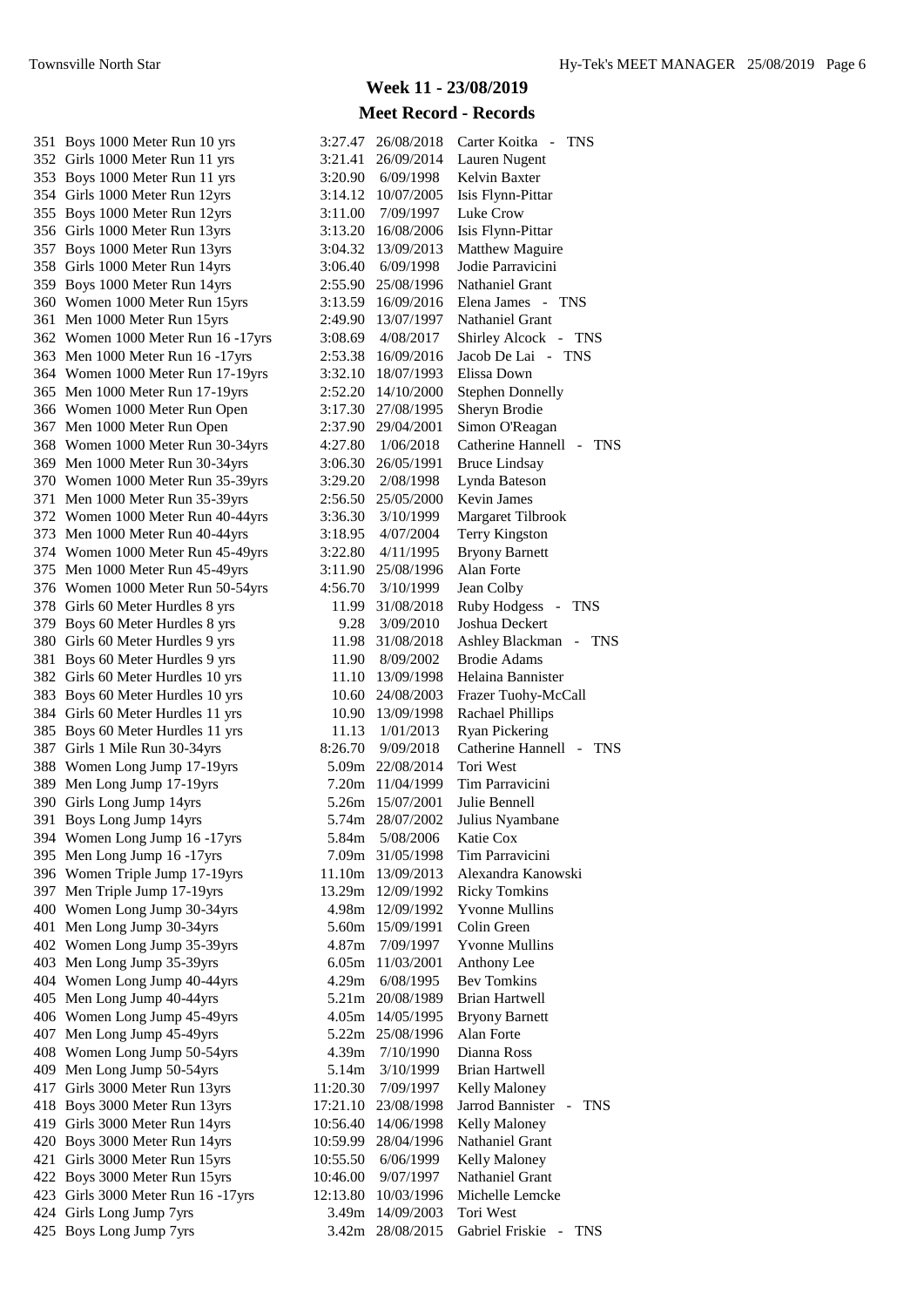#### **Week 11 - 23/08/2019**

| 426 Girls Long Jump 8 yrs         | 3.70m             | 2/06/1996           | Rachael Finch                           |
|-----------------------------------|-------------------|---------------------|-----------------------------------------|
| 427 Boys Long Jump 8 yrs          | 3.70 <sub>m</sub> | 9/09/2001           | Joel Guirao, Clint Colledge (15.05.2005 |
| 428 Girls Long Jump 13yrs         | 5.06m             | 4/09/2004           | Jacqui Baumbach                         |
| 429 Boys Long Jump 13yrs          |                   | 5.66m 29/09/2002    | Daniel Lindby                           |
| 430 Boys 3000 Meter Run 16 -17yrs |                   | 10:27.90 28/04/1996 | <b>Jack Barnett</b>                     |
| 431 Girls 3000 Meter Run Open     | 11:17.40          | 17/07/1994          | Amanda Montague                         |
| 432 Women Long Jump 15yrs         | 5.28m             | 4/11/1995           | Colleen Rehbein                         |
| 433 Men Long Jump 15yrs           |                   | 6.32m 16/03/1997    | Tim Parravicini                         |
| 434 Boys 3000 Meter Run Open      | 9:27.00           | 3/04/1977           | Richie Tighe                            |
| 435 Girls 3000 Meter Run 30-34yrs | 13:54.20          | 4/08/1991           | <b>Heather Bruce</b>                    |
| 436 Women High Jump 17-19yrs      |                   | 1.59m 12/09/2014    | Tori West                               |
| 437 Men High Jump 17-19yrs        |                   | 2.00m 13/05/2016    | Shane Duncanson - TNS                   |
| 438 Women Long Jump Open          | 5.56m             | 9/09/2018           | Alexandra Kanowski - TNS                |
| 439 Men Long Jump Open            |                   | 7.44m 22/10/1995    | <b>Tony Tomkins</b>                     |
| 440 Boys 3000 Meter Run 30-34yrs  |                   | 9:33.10 12/09/1992  | Colin Green                             |
| 441 Girls 3000 Meter Run 35-39yrs | 12:39.50          | 6/09/1998           | Lynda Bateson                           |
| 442 Boys 3000 Meter Run 35-39yrs  |                   | 10:07.80 15/10/1995 | Colin Green                             |
| 443 Girls 3000 Meter Run 40-44yrs | 12:43.80          | 14/10/2000          | Margaret Tilbrook                       |
| 444 Boys 3000 Meter Run 40-44yrs  | 14:53.60          | 21/03/1993          | David Evans                             |
| 445 Girls 3000 Meter Run 45-49yrs | 12:07.00          | 4/06/1995           | <b>Bryony Barnett</b>                   |
| 446 Boys 3000 Meter Run 45-49yrs  |                   | 11:30.70 23/07/1995 | Alan Forte                              |
| 448 Boys 3000 Meter Run 50-54yrs  | 12:02.50          | 7/08/1997           | Michael Susic                           |
| 451 Girls 80 Meter Run 12yrs      | 11.26             | 9/08/2019           | Lillian Hughes - TNS                    |
|                                   | 11.67             | 9/08/2019           | Hayden Griffin - TNS                    |
| 452 Boys 80 Meter Run 12yrs       | 10.84             |                     | Amber Sweeney - TNS                     |
| 453 Girls 80 Meter Run 13yrs      |                   | 9/08/2019           |                                         |
| 454 Boys 80 Meter Run 13yrs       | 9.99              | 9/08/2019           | Dylan Heath - TNS                       |
| 455 Girls 80 Meter Run 14yrs      | 11.39             | 9/08/2019           | Zoe Mentor - TNS                        |
| 456 Boys 80 Meter Run 14yrs       | 10.38             | 9/08/2019           | Kholan Hayes - TNS                      |
| 457 Girls 80 Meter Run 15yrs      | 11.11             | 9/08/2019           | Chelsea Olsen - TNS                     |
| 458 Girls Discus Throw 7yrs       |                   | 14.70m 13/08/2000   | Kelly O'Connor                          |
| 459 Boys Discus Throw 7yrs        |                   | 18.61m 12/05/2002   | Levi Savage                             |
| 460 Girls Discus Throw 8 yrs      | 18.76m            | 1/10/2000           | Jazmine Harris                          |
| 461 Boys Discus Throw 8 yrs       |                   | 23.28m 19/05/1996   | <b>Adam Montague</b>                    |
| 462 Girls Discus Throw 9 yrs      |                   | 24.32m 30/09/2001   | Jazmine Harris                          |
| 463 Boys Discus Throw 9 yrs       |                   | 28.05m 4/09/2004    | Levi Savage                             |
| 464 Women Discus Throw 17-19yrs   |                   | 27.58m 16/09/2016   | Kayla Horne - TNS                       |
| 465 Men Discus Throw 17-19yrs     |                   | 48.60m 10/09/1995   | Luke Poli                               |
| 466 Boys 80 Meter Run 15yrs       | 9.87              | 9/08/2019           | Ashley Thomas - TNS                     |
| 467 Girls 80 Meter Run 16 -17yrs  | 10.98             | 9/08/2019           | Emily Batten - TNS                      |
| 468 Girls Javelin Throw 12yrs     |                   | 30.15m 11/04/1999   | Julie Bennell                           |
| 469 Boys Javelin Throw 12yrs      |                   | 43.28m 30/07/2000   | <b>Adam Montague</b>                    |
| 470 Boys 80 Meter Run 16 -17yrs   | 9.10              | 7/07/1991           | Justin Smith - TNS                      |
| 472 Men 80 Meter Run 17-19yrs     |                   | 10.39 17/05/2019    | Charlie Le Feuvre - TNS                 |
| 473 Men Long Jump 55-59yrs        |                   | 3.72m 16/08/2019    | Leigh Gray - TNS                        |
| 474 Girls Shot Put 13yrs          | 11.46m            | 3/09/2000           | Julie Bennell                           |
| 475 Boys Shot Put 13yrs           |                   | 15.73m 29/08/1999   | Matthew Vaughan                         |
| 476 Girls Shot Put 14yrs          |                   | 11.96m  3/08/2018   | Riley de Rooy - TNS                     |
| 477 Boys Shot Put 14yrs           |                   | 15.86m 28/05/2000   | Matthew Vaughan                         |
| 478 Women Shot Put 15yrs          |                   | 11.93m 10/05/2019   | Riley de Rooy - TNS                     |
| 479 Men Shot Put 15yrs            |                   | 16.50m 30/09/2001   | Matthew Vaughan                         |
| 480 Women Shot Put 16 -17yrs      |                   | 11.23m 11/06/2017   | Kasja Souter - TNS                      |
| 481 Men Shot Put 16 -17yrs        |                   | 17.92m 27/08/1995   | Luke Poli                               |
| 482 Women Shot Put 17-19yrs       |                   | 10.61m 22/08/2014   | Tori West                               |
| 483 Men Shot Put 17-19yrs         | 14.85m            | 5/11/1995           | Luke Poli                               |
| 484 Women Shot Put Open           |                   | 12.25m 28/07/2017   | Tori West - TNS                         |
| 485 Men Shot Put Open             |                   | 15.08m 24/06/1990   | Cameron McLaughlan                      |
| 486 Women Shot Put 30-34yrs       |                   | 9.85m 19/03/2000    | Kathleen Newman                         |
| 487 Men Shot Put 30-34yrs         | 9.66m             | 4/12/1992           | <b>Barry Mullins</b>                    |
| 488 Women Shot Put 35-39yrs       | 8.77m             | 2/08/1998           | Lynda Bateson                           |
| 489 Men Shot Put 35-39yrs         |                   | 11.55m 19/07/2019   | Kholan Snr Hayes - TNS                  |
| 490 Women Shot Put 40-44yrs       |                   | 8.84m 28/06/2015    | Leah Peach - TNS                        |
| 491 Men Shot Put 40-44yrs         |                   | 11.08m 24/06/2001   | <b>Barry Mullins</b>                    |
|                                   |                   |                     |                                         |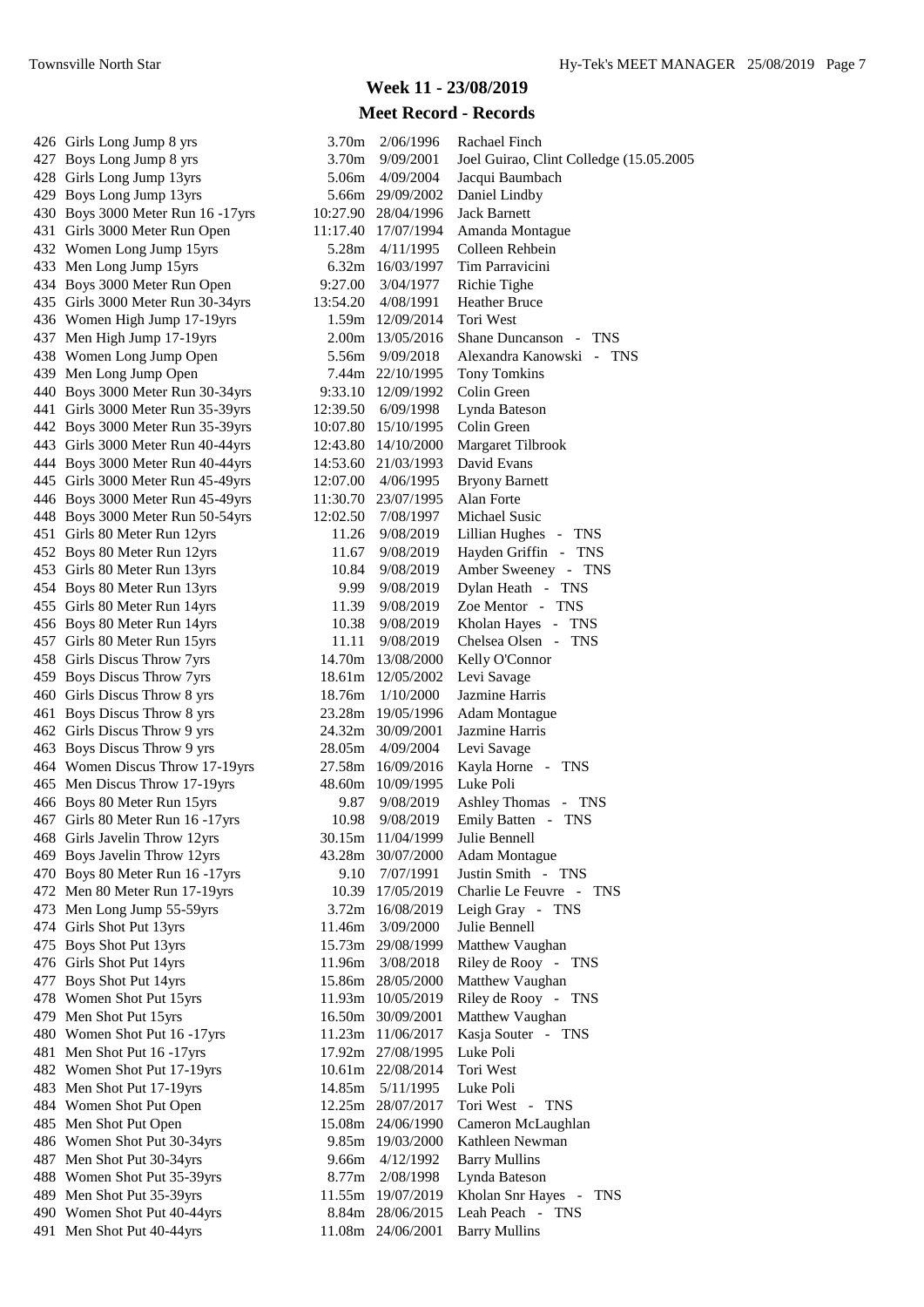# **Week 11 - 23/08/2019**

| 492 Women Shot Put 45-49yrs           |         | 7.54m 15/10/2000  | <b>Brenda McDowell</b>                |
|---------------------------------------|---------|-------------------|---------------------------------------|
| 493 Men Shot Put 45-49yrs             |         | 10.21m 25/08/2002 | <b>Barry Mullins</b>                  |
| 494 Women Shot Put 50-54yrs           | 7.98m   | 4/07/2004         | Brenda McDowell                       |
| 495 Men Shot Put 50-54yrs             | 11.24m  | 1/06/1997         | Derek Croft                           |
| 496 Women 80 Meter Run Open           | 10.89   | 9/08/2019         | Alexandra Kanowski - TNS              |
| 497 Men 80 Meter Run Open             | 9.32    | 9/08/2019         | Joseph Doran - TNS                    |
| 500 Women 80 Meter Run 35-39yrs       | 14.75   | 17/05/2019        | Simona Reynolds - TNS                 |
| 501 Men 80 Meter Run 35-39yrs         | 10.84   | 9/08/2019         | James Stewart - TNS                   |
| 502 Women 80 Meter Run 45-49yrs       | 12.60   | 9/08/2019         | Debbie (Shantal) Mentor - TNS         |
| 504 Girls 70 Meter Run 7yrs           | 11.60   | 15/10/2000        | <b>Teagan Edwards</b>                 |
| 505 Boys 70 Meter Run 7yrs            | 11.49   | 21/08/2015        | Connor Jackson - TNS                  |
| 506 Girls 70 Meter Run 8 yrs          | 11.20   | 16/06/1996        | Rachael Finch/Tayla Little (18/05/03) |
| 507 Boys 70 Meter Run 8 yrs           | 11.30   | 7/10/2001         | Joel Guirao                           |
|                                       | 10.60   |                   | Anne-Marie Smeaton                    |
| 508 Girls 70 Meter Run 9 yrs          |         | 16/06/1996        |                                       |
| 509 Boys 70 Meter Run 9 yrs           | 10.80   | 8/08/1999         | Chris Quirke/Joel Guirao (29/9/02)    |
| 510 Girls 70 Meter Run 10 yrs         | 10.15   | 17/09/2005        | Tayla Little                          |
| 511 Boys 70 Meter Run 10 yrs          | 9.90    | 1/10/2000         | James Buckby                          |
| 512 Girls 70 Meter Run 11 yrs         | 9.77    | 9/09/2006         | Tayla Little                          |
| 513 Boys 70 Meter Run 11 yrs          | 9.70    | 8/04/2001         | James Buckby                          |
| 514 Girls 70 Meter Run 12yrs          | 9.60    | 5/09/1999         | Anne Marie Smeaton                    |
| 515 Boys 70 Meter Run 12yrs           | 9.20    | 11/08/2002        | James Buckby/Dylan Heath (31/8/2018)  |
| 516 Girls 70 Meter Run 13yrs          | 9.30    | 1/10/2000         | Julie Bennell                         |
| 517 Boys 70 Meter Run 13yrs           | 8.87    | 16/08/2019        | Dylan Heath - TNS                     |
| 518 Girls 70 Meter Run 14yrs          | 9.40    | 10/10/1999        | Marissa Nielsen/K. Pearson (16/9/01)  |
| 519 Boys 70 Meter Run 14yrs           | 8.55    | 15/05/2005        | Michael Maloney                       |
| 520 Women 70 Meter Run 15yrs          | 9.10    | 5/04/1998         | Carly Cairns                          |
| 521 Men 70 Meter Run 15yrs            | 8.27    | 15/05/2005        | James Buckby                          |
| 522 Women 70 Meter Run 16 -17yrs      | 9.00    | 20/08/2006        | Katie Cox                             |
| 523 Men 70 Meter Run 16 -17yrs        | 7.90    | 15/09/1991        | Justin Smith                          |
| 524 Women 70 Meter Run 17-19yrs       | 9.10    | 5/04/1998         | Jennene Hansen                        |
| 525 Men 70 Meter Run 17-19yrs         |         | 7.80 14/03/1993   | Justin Smith                          |
| 526 Women 70 Meter Run Open           |         | 9.29 11/08/2017   | Alexandra Kanowski - TNS              |
| 527 Men 70 Meter Run Open             | 7.90-   | 4/11/1995         | <b>Justin Smith</b>                   |
| 528 Women 70 Meter Run 30-34yrs       | 9.40    | 21/07/1991        | <b>Yvonne Mullins</b>                 |
| 529 Men 70 Meter Run 30-34yrs         | 8.40    | 18/08/1991        | <b>Bruce Lindsay</b>                  |
| 530 Women 70 Meter Run 35-39yrs       |         | 9.60 26/07/1998   | <b>Yvonne Mullins</b>                 |
| 531 Men 70 Meter Run 35-39yrs         |         | 8.60 29/07/2001   | Anthony Lee                           |
| 532 Women 70 Meter Run 40-44yrs       | 9.90    | 18/03/2001        | Yvonne mullins                        |
| 533 Men 70 Meter Run 40-44yrs         | 8.72    | 18/07/2014        | John Stokes                           |
| 534 Women 70 Meter Run 45-49yrs       | 10.70   | 28/05/1995        | <b>Bryony Barnett</b>                 |
| 535 Men 70 Meter Run 45-49yrs         | 8.83    | 2/09/2016         | John Stokes - TNS                     |
|                                       |         |                   | Dianna Ross                           |
| 536 Women 70 Meter Run 50-54yrs       | 9.90    | 7/10/1990         |                                       |
| 537 Men 70 Meter Run 50-54yrs         | 9.10    | 10/10/1999        | Brian Hartwell                        |
| 543 Men 80 Meter Run 55-59yrs         | 12.24   | 17/05/2019        | Peter Kanowski - TNS                  |
| 544 Men Shot Put 55-59yrs             | 9.35m   | 16/08/2019        | Leigh Gray - TNS                      |
| 546 Girls 1 Mile Run 10 yrs           | 6:56.28 | 23/08/2019        | Montanna Porter - TNS                 |
| 547 Boys 1 Mile Run 10 yrs            | 6:17.11 | 23/08/2019        | Harry Audas-Gray - TNS                |
| 548 Girls 1 Mile Run 11 yrs           | 6:42.25 | 7/06/2019         | Abbie Penny - TNS                     |
| 582 Girls 400 Meter Run 10 yrs        | 1:11.98 | 1/09/2017         | Lillian Hughes - TNS                  |
| 583 Boys 400 Meter Run 10 yrs         | 1:10.30 | 1/10/2000         | James Buckby                          |
| 584 Girls 400 Meter Run 11 yrs        | 1:06.38 | 10/06/2016        | Madeline Mathews - TNS                |
| 585 Boys 400 Meter Run 11 yrs         | 1:03.30 | 16/09/2001        | James Buckby                          |
| 586 Girls 400 Meter Run 12yrs         | 1:02.78 | 2/06/2017         | Madeline Mathews - TNS                |
| 587 Boys 400 Meter Run 12yrs          | 1:01.70 | 16/08/2005        | Ryan Flynn                            |
| 588 Girls 400 Meter Run 13yrs         | 1:03.00 | 7/09/1997         | Jodie Parravicini                     |
| 589 Boys 400 Meter Run 13yrs          | 58.79   | 14/05/2006        | Ryan Flynn                            |
| 590 Girls 400 Meter Run 14yrs         | 1:02.40 | 26/07/1998        | Jodie Parravicini                     |
| 591 Boys 400 Meter Run 14yrs          | 54.50   | 30/04/2010        | Sherome Sailor                        |
| 592 Women 400 Meter Run 15yrs         | 1:00.50 | 17/07/1994        | Jennene Hansen                        |
| 593 Men 400 Meter Run 15yrs           | 55.00   | 2/07/1972         | Ken Hudson                            |
| 594 Women 400 Meter Run 16 -17yrs     | 59.80   | 27/08/1995        | Jennene Hansen                        |
| 595 Men $400$ Meter Run $16 - 17$ vrs |         | 51.40 $6/08/1975$ | Allan Flynn                           |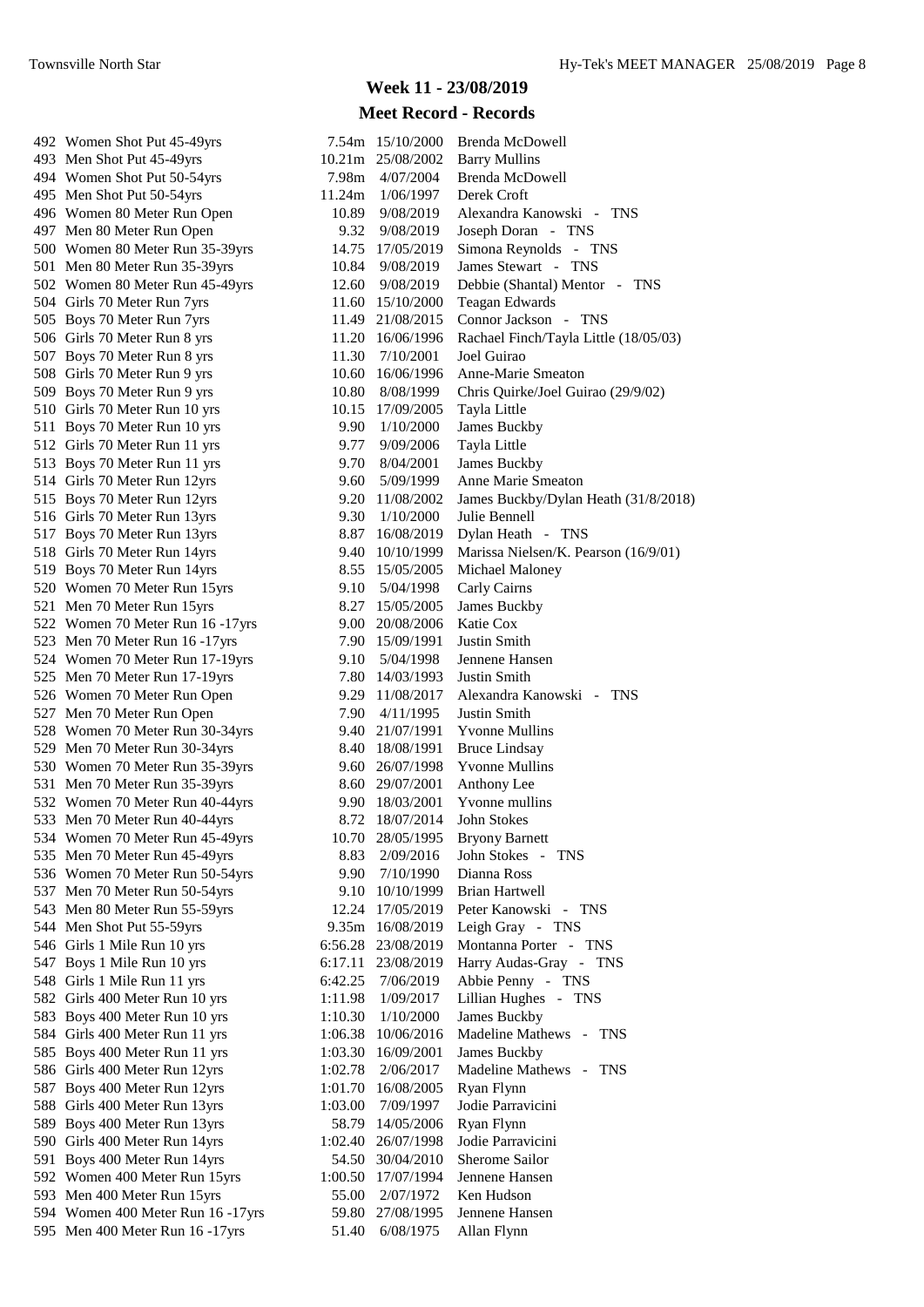| 596 Women 400 Meter Run 17-19yrs   | 59.80             | 24/08/1997         | Jennene Hansen                         |
|------------------------------------|-------------------|--------------------|----------------------------------------|
| 597 Men 400 Meter Run 17-19yrs     | 48.88             | 3/09/2010          | Matthew Bailey                         |
| 598 Women 400 Meter Run Open       | 59.90             | 9/07/1995          | Sheryn Brodie                          |
| 599 Men 400 Meter Run Open         | 51.30             | 8/04/2001          | Jens Streit                            |
| 600 Women 400 Meter Run 30-34yrs   | 1:04.20           | 14/06/1992         | <b>Yvonne Mullins</b>                  |
| 601 Men 400 Meter Run 30-34yrs     | 50.87             | 4/09/2004          | Chris Hobson                           |
| 602 Women 400 Meter Run 35-39yrs   | 1:07.70           | 6/09/1998          | Lynda Bateson                          |
| 603 Men 400 Meter Run 35-39yrs     | 54.12             | 5/07/2010          | Chris Hobson                           |
| 604 Women 400 Meter Run 40-44yrs   | 1:03.98           | 11/07/2004         | Lyn Newman                             |
| 605 Men 400 Meter Run 40-44yrs     | 55.83             | 12/09/2014         | Chris Hobson                           |
| 606 Women 400 Meter Run 45-49yrs   | 1:06.90           | 17/07/1994         | <b>Bryony Barnett</b>                  |
| 607 Men 400 Meter Run 45-49yrs     | 58.54             | 20/08/2006         | Joseph Kemei                           |
| 608 Women 400 Meter Run 50-54yrs   | 1:31.65           | 6/06/2004          | <b>Brenda McDowell</b>                 |
| 609 Men 400 Meter Run 50-54yrs     |                   | 1:00.76 17/05/2013 | Peter Kanowski                         |
| 610 Girls 1500 Meter Run 10 yrs    |                   | 5:48.50 16/06/1996 | Jodie Searle                           |
| 611 Boys 1500 Meter Run 10 yrs     |                   | 5:22.50 31/08/2018 | Carter Koitka - TNS                    |
| 612 Girls 1500 Meter Run 11 yrs    | 5:16.52           | 8/08/2014          | Lauren Nugent                          |
| 613 Boys 1500 Meter Run 11 yrs     |                   | 5:15.70 13/09/1998 | Kelvin Baxter                          |
| 614 Girls 1500 Meter Run 12yrs     |                   | 5:09.45 17/09/2005 | Isis Flynn-Pittar                      |
| 615 Boys 1500 Meter Run 12yrs      |                   | 5:15.40 11/05/1997 | Luke Crow                              |
| 616 Girls 1500 Meter Run 13yrs     |                   | 4:56.06 30/04/2006 | Isis Flynn-Pittar                      |
| 617 Boys 1500 Meter Run 13yrs      | 4:56.61           | 30/08/2013         | Matthew Maguire                        |
| 618 Girls 1500 Meter Run 14yrs     |                   | 5:05.00 26/07/1998 | Jodie Parravicini                      |
| 619 Boys 1500 Meter Run 14yrs      | 4:44.10           | 1/09/1996          | Nathaniel Grant                        |
| 620 Women 1500 Meter Run 15yrs     |                   | 5:00.30 15/09/1985 | <b>Ruth Besgrove</b>                   |
|                                    |                   | 4:41.20 11/05/1997 |                                        |
| 621 Men 1500 Meter Run 15yrs       |                   |                    | Nathaniel Grant                        |
| 622 Women 1500 Meter Run 16 -17yrs |                   | 5:16.38 31/08/2018 | <b>Shirley Alcock</b>                  |
| 623 Men 1500 Meter Run 16 -17yrs   |                   | 4:35.00 24/04/1983 | Dwainne Heilbronn                      |
| 624 Women 1500 Meter Run 17-19yrs  | 6:08.00           | 7/03/1992          | Sheryn Brodie                          |
| 625 Men 1500 Meter Run 17-19yrs    | 4:38.20           | 16/06/1991         | <b>Steven Gudge</b>                    |
| 626 Women 1500 Meter Run Open      |                   | 5:00.30 15/09/1985 | Ruth Besgrove                          |
| 627 Men 1500 Meter Run Open        |                   | 4:07.40 13/05/2001 | Simon O'Regan                          |
| 628 Women 1500 Meter Run 30-34yrs  |                   | 6:25.00 14/07/1991 | <b>Heather Bruce</b>                   |
| 629 Men 1500 Meter Run 30-34yrs    |                   | 4:30.90 11/09/1994 | Colin Green                            |
| 630 Women 1500 Meter Run 35-39yrs  |                   | 5:37.50 13/09/1998 | Lynda Bateson                          |
| 631 Men 1500 Meter Run 35-39yrs    |                   | 4:48.31 25/04/2004 | David Nahrung                          |
| 632 Women 1500 Meter Run 40-44yrs  |                   | 5:50.30 14/10/1999 | Margaret Tilbrook                      |
| 633 Men 1500 Meter Run 40-44yrs    | 5:24.42           | 11/07/2004         | Tony O'Connor                          |
| 634 Women 1500 Meter Run 45-49yrs  | 5:29.10           | 1/10/1995          | <b>Bryony Barnett</b>                  |
| 635 Men 1500 Meter Run 45-49yrs    | 5:10.40           | 1/09/1996          | Alan Forte                             |
| 636 Women 1500 Meter Run 55-59yrs  | 9:52.54           | 15/05/2004         | Jean Colby                             |
| 637 Men 1500 Meter Run 50-54yrs    | 5:30.20           | 10/10/1999         | Alan Forte                             |
| 682 Girls Long Jump 9 yrs          |                   | 3.88m 25/06/2010   | Anya Myers                             |
| 683 Boys Long Jump 9 yrs           | 3.99 <sub>m</sub> | 5/09/1999          | Chris Quirk                            |
| 684 Girls Long Jump 10 yrs         | 4.23m             | 7/09/1997          | A-M Smeaton/Emily Williams (30/9/01)   |
| 685 Boys Long Jump 10 yrs          | 4.61m             | 14/09/2003         | Joel Guirao                            |
| 686 Girls Long Jump 11 yrs         | 4.85m             | 9/09/2006          | Tayla Little                           |
| 687 Boys Long Jump 11 yrs          | 4.97m             | 3/10/1999          | Julius Nyambane                        |
| 688 Girls Long Jump 12yrs          |                   | 4.67m 11/07/1999   | Amanda West                            |
| 689 Boys Long Jump 12yrs           |                   | 5.17m 14/10/2000   | Julius Nyambane                        |
| 690 Girls High Jump 13yrs          | 1.55m             | 5/03/2005          | Jessica Prentice, Kimberley Jenner (26 |
| 691 Boys High Jump 13yrs           | 1.80m             | 5/08/2011          | <b>Brenton Foster</b>                  |
| 692 Girls High Jump 14yrs          |                   | 1.61m 31/08/2012   | Kimberley Jenner                       |
| 693 Boys High Jump 14yrs           |                   | 1.85m 31/08/2012   | <b>Brenton Foster</b>                  |
| 694 Women High Jump 15yrs          |                   | 1.65m 21/06/2013   | Kimberley Jenner                       |
| 695 Men High Jump 15yrs            | 1.85m             | 3/05/2013          | <b>Brenton Foster</b>                  |
| 696 Women High Jump 16 -17yrs      |                   | 1.73m 22/07/1979   | Karlene Dennis                         |
| 697 Men High Jump 16 -17yrs        |                   | 1.93m 31/08/2018   | Todd Thorn - TNS                       |
| 700 Women High Jump Open           |                   | 1.73m 22/07/1979   | Karlene Dennis                         |
| 701 Men High Jump Open             | 1.90m             | 4/11/1995          | Justin Smith                           |
| 702 Women High Jump 30-34yrs       | 1.32m             | 6/09/1992          | Vicki Hansen                           |
| 703 Men High Jump 30-34yrs         | 1.71 <sub>m</sub> | 9/05/1993          | <b>Bruce Currie</b>                    |
|                                    |                   |                    |                                        |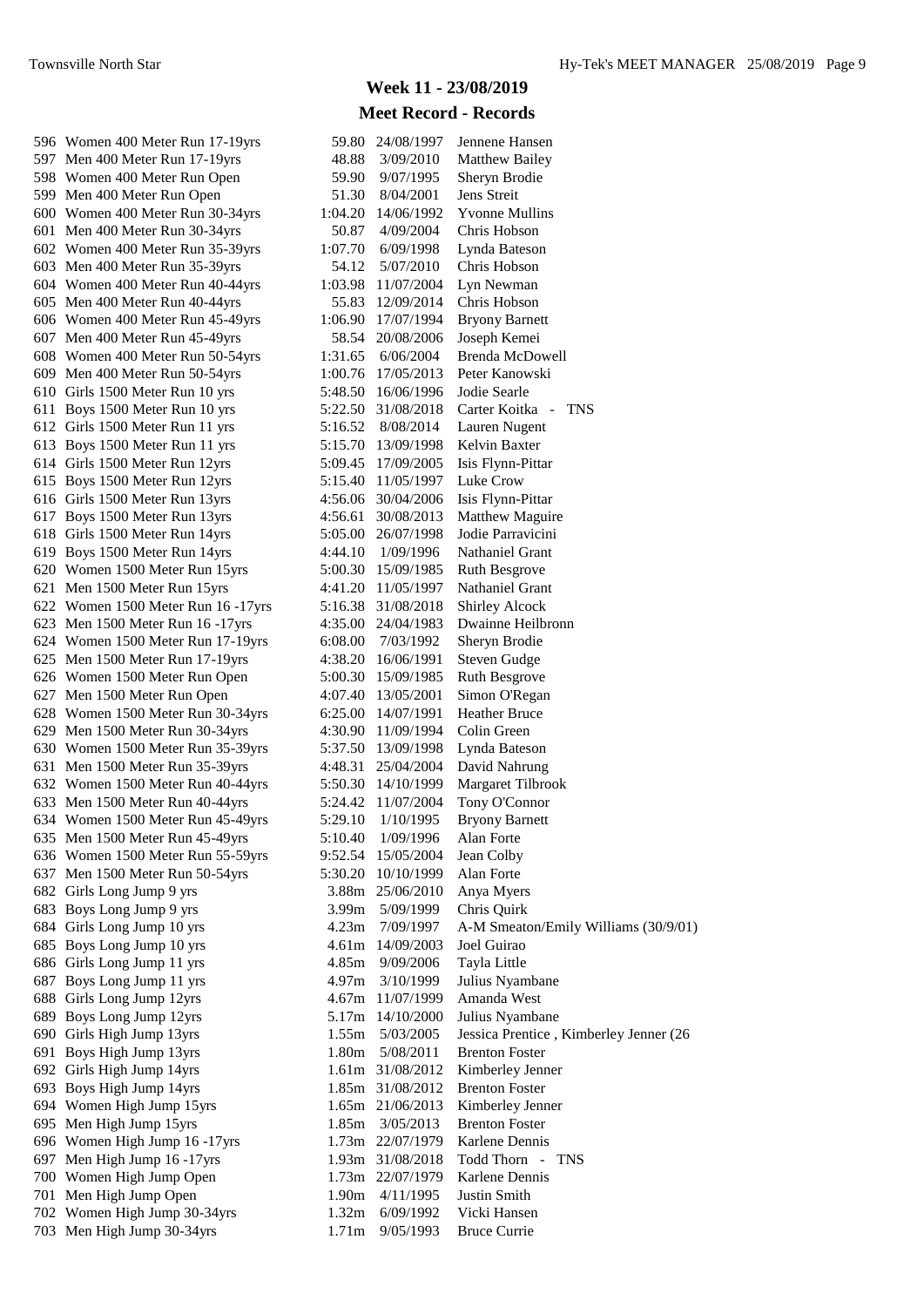704 Women High Jump 35-39yrs 705 Men High Jump 35-39yrs 706 Women High Jump 40-44yrs 707 Men High Jump 40-44yrs 708 Women High Jump 45-49yrs 709 Men High Jump 45-49yrs 711 Men High Jump 50-54yrs 712 Men High Jump 55-59yrs 714 Men 400 Meter Run 55-59yrs 726 Girls Shot Put 10 yrs 727 Boys Shot Put 10 yrs 728 Girls Shot Put 11 yrs 729 Boys Shot Put 11 yrs 730 Girls Shot Put 12yrs 731 Boys Shot Put 12yrs 732 Girls Javelin Throw 13yrs 733 Boys Javelin Throw 13yrs 734 Girls Javelin Throw 14yrs 735 Boys Javelin Throw 14yrs 736 Women Javelin Throw 15yrs 737 Men Javelin Throw 15yrs 738 Women Javelin Throw 16 -17yrs 739 Men Javelin Throw 16 - 17 yrs 740 Women Javelin Throw 17-19yrs 741 Men Javelin Throw 17-19yrs 742 Women Javelin Throw Open 743 Men Javelin Throw Open 744 Women Javelin Throw 30-34yrs 745 Men Javelin Throw 30-34yrs 746 Women Javelin Throw 35-39yrs 747 Men Javelin Throw 35-39yrs 748 Women Javelin Throw 40-44yrs 749 Men Javelin Throw 40-44yrs 750 Women Javelin Throw 45-49yrs 751 Men Javelin Throw 45-49yrs 752 Women Javelin Throw 50-54yrs 753 Men Javelin Throw 50-54yrs 760 Women Hammer Throw Open 761 Men Hammer Throw Open 762 Women Hammer Throw 30-34yrs 764 Women Hammer Throw 35-39yrs 765 Men Hammer Throw 35-39yrs 766 Women Hammer Throw 40-44yrs 767 Men Hammer Throw 40-44yrs 768 Women Hammer Throw 45-49yrs 769 Men Hammer Throw 45-49yrs 770 Women Hammer Throw 50-54yrs 771 Men Hammer Throw 50-54yrs 776 Girls 60 Meter Hurdles 7yrs 777 Boys 60 Meter Hurdles 7yrs 800 Men 200 Meter Run 55-59yrs 801 Women 200 Meter Run 55-59yrs 804 Men 200 Meter Run 70-74yrs 808 Men 200 Meter Run 80-84yrs 810 Men 800 Meter Run 55-59yrs 811 Women 800 Meter Run 55-59yrs 818 Men 800 Meter Run 80-84yrs 821 Men Triple Jump 55-59yrs 822 Women Discus Throw 55-59yrs 823 Men Discus Throw 55-59yrs 825 Men Discus Throw 70-74yrs 826 Women Weight Throw 55-59yrs

| 1.20m   | 22/06/1997                                                                                                                                                                                                                                                  | Ellen Quinn                                                                                                                                                                                                                                                                                                                                                                                                                                                                                                                                                                                                                                                                                                                               |
|---------|-------------------------------------------------------------------------------------------------------------------------------------------------------------------------------------------------------------------------------------------------------------|-------------------------------------------------------------------------------------------------------------------------------------------------------------------------------------------------------------------------------------------------------------------------------------------------------------------------------------------------------------------------------------------------------------------------------------------------------------------------------------------------------------------------------------------------------------------------------------------------------------------------------------------------------------------------------------------------------------------------------------------|
|         |                                                                                                                                                                                                                                                             | Anthony Lee                                                                                                                                                                                                                                                                                                                                                                                                                                                                                                                                                                                                                                                                                                                               |
|         |                                                                                                                                                                                                                                                             | Mareea Chaffey                                                                                                                                                                                                                                                                                                                                                                                                                                                                                                                                                                                                                                                                                                                            |
|         |                                                                                                                                                                                                                                                             | Peter Kanowski                                                                                                                                                                                                                                                                                                                                                                                                                                                                                                                                                                                                                                                                                                                            |
|         |                                                                                                                                                                                                                                                             | <b>Bryony Barnett</b>                                                                                                                                                                                                                                                                                                                                                                                                                                                                                                                                                                                                                                                                                                                     |
|         |                                                                                                                                                                                                                                                             | Peter Kanowski                                                                                                                                                                                                                                                                                                                                                                                                                                                                                                                                                                                                                                                                                                                            |
|         |                                                                                                                                                                                                                                                             | Peter Kanowski                                                                                                                                                                                                                                                                                                                                                                                                                                                                                                                                                                                                                                                                                                                            |
|         |                                                                                                                                                                                                                                                             |                                                                                                                                                                                                                                                                                                                                                                                                                                                                                                                                                                                                                                                                                                                                           |
|         |                                                                                                                                                                                                                                                             | Peter Kanowski<br>$\overline{a}$<br><b>TNS</b><br>$\mathbb{L}^{\mathbb{R}^n}$                                                                                                                                                                                                                                                                                                                                                                                                                                                                                                                                                                                                                                                             |
|         |                                                                                                                                                                                                                                                             | Peter Kanowski<br><b>TNS</b>                                                                                                                                                                                                                                                                                                                                                                                                                                                                                                                                                                                                                                                                                                              |
|         |                                                                                                                                                                                                                                                             | Natasha Mullins                                                                                                                                                                                                                                                                                                                                                                                                                                                                                                                                                                                                                                                                                                                           |
|         |                                                                                                                                                                                                                                                             | Levi Savage                                                                                                                                                                                                                                                                                                                                                                                                                                                                                                                                                                                                                                                                                                                               |
|         |                                                                                                                                                                                                                                                             | Narelle Clerk                                                                                                                                                                                                                                                                                                                                                                                                                                                                                                                                                                                                                                                                                                                             |
|         |                                                                                                                                                                                                                                                             | Blake Koitka -<br><b>TNS</b>                                                                                                                                                                                                                                                                                                                                                                                                                                                                                                                                                                                                                                                                                                              |
|         |                                                                                                                                                                                                                                                             | Julie Bennell                                                                                                                                                                                                                                                                                                                                                                                                                                                                                                                                                                                                                                                                                                                             |
|         |                                                                                                                                                                                                                                                             | <b>James Buckby</b>                                                                                                                                                                                                                                                                                                                                                                                                                                                                                                                                                                                                                                                                                                                       |
|         |                                                                                                                                                                                                                                                             | Annelise Pretzch                                                                                                                                                                                                                                                                                                                                                                                                                                                                                                                                                                                                                                                                                                                          |
| 51.88m  | 3/09/2005                                                                                                                                                                                                                                                   | Cory Walk                                                                                                                                                                                                                                                                                                                                                                                                                                                                                                                                                                                                                                                                                                                                 |
| 36.08m  | 1/06/2012                                                                                                                                                                                                                                                   | Annelise Pretzsch-Kalsgaard                                                                                                                                                                                                                                                                                                                                                                                                                                                                                                                                                                                                                                                                                                               |
|         | 18/04/1999                                                                                                                                                                                                                                                  | Jarrod Bannister                                                                                                                                                                                                                                                                                                                                                                                                                                                                                                                                                                                                                                                                                                                          |
|         | 19/07/2013                                                                                                                                                                                                                                                  | Annelise Pretzsch-Kalsgaard                                                                                                                                                                                                                                                                                                                                                                                                                                                                                                                                                                                                                                                                                                               |
|         |                                                                                                                                                                                                                                                             | Crusoe Flynn-Pittar                                                                                                                                                                                                                                                                                                                                                                                                                                                                                                                                                                                                                                                                                                                       |
|         | 13/06/2014                                                                                                                                                                                                                                                  | Annelise Pretzsch-Kalsgaard                                                                                                                                                                                                                                                                                                                                                                                                                                                                                                                                                                                                                                                                                                               |
|         | 12/08/2016                                                                                                                                                                                                                                                  | Nash Lowis<br>$\omega_{\rm{eff}}$<br><b>TNS</b>                                                                                                                                                                                                                                                                                                                                                                                                                                                                                                                                                                                                                                                                                           |
|         | 20/09/2013                                                                                                                                                                                                                                                  | Tori West                                                                                                                                                                                                                                                                                                                                                                                                                                                                                                                                                                                                                                                                                                                                 |
| 68.30m  | 31/08/2018                                                                                                                                                                                                                                                  | Nash Lowis<br>$\sim$<br><b>TNS</b>                                                                                                                                                                                                                                                                                                                                                                                                                                                                                                                                                                                                                                                                                                        |
| 42.03m  |                                                                                                                                                                                                                                                             | Tori West - TNS                                                                                                                                                                                                                                                                                                                                                                                                                                                                                                                                                                                                                                                                                                                           |
| 75.05m  | 14/06/2019                                                                                                                                                                                                                                                  | Nash Lowis<br><b>TNS</b><br>$\sim$ $-$                                                                                                                                                                                                                                                                                                                                                                                                                                                                                                                                                                                                                                                                                                    |
|         |                                                                                                                                                                                                                                                             | <b>Megan Minehane</b>                                                                                                                                                                                                                                                                                                                                                                                                                                                                                                                                                                                                                                                                                                                     |
|         |                                                                                                                                                                                                                                                             | Andrew Landford                                                                                                                                                                                                                                                                                                                                                                                                                                                                                                                                                                                                                                                                                                                           |
|         |                                                                                                                                                                                                                                                             | Roxann Collacott                                                                                                                                                                                                                                                                                                                                                                                                                                                                                                                                                                                                                                                                                                                          |
|         |                                                                                                                                                                                                                                                             | Bevan Hooper                                                                                                                                                                                                                                                                                                                                                                                                                                                                                                                                                                                                                                                                                                                              |
|         |                                                                                                                                                                                                                                                             | Roxann Collacott                                                                                                                                                                                                                                                                                                                                                                                                                                                                                                                                                                                                                                                                                                                          |
|         |                                                                                                                                                                                                                                                             | <b>Bevan Hooper</b>                                                                                                                                                                                                                                                                                                                                                                                                                                                                                                                                                                                                                                                                                                                       |
|         |                                                                                                                                                                                                                                                             | <b>Brenda McDowell</b>                                                                                                                                                                                                                                                                                                                                                                                                                                                                                                                                                                                                                                                                                                                    |
|         |                                                                                                                                                                                                                                                             | <b>Alan Forte</b>                                                                                                                                                                                                                                                                                                                                                                                                                                                                                                                                                                                                                                                                                                                         |
|         |                                                                                                                                                                                                                                                             | Dianna Ross                                                                                                                                                                                                                                                                                                                                                                                                                                                                                                                                                                                                                                                                                                                               |
|         |                                                                                                                                                                                                                                                             | Leigh Gray -                                                                                                                                                                                                                                                                                                                                                                                                                                                                                                                                                                                                                                                                                                                              |
|         |                                                                                                                                                                                                                                                             | TNS<br>Kathleen Newman                                                                                                                                                                                                                                                                                                                                                                                                                                                                                                                                                                                                                                                                                                                    |
|         |                                                                                                                                                                                                                                                             |                                                                                                                                                                                                                                                                                                                                                                                                                                                                                                                                                                                                                                                                                                                                           |
|         |                                                                                                                                                                                                                                                             | Robert Johnston                                                                                                                                                                                                                                                                                                                                                                                                                                                                                                                                                                                                                                                                                                                           |
|         |                                                                                                                                                                                                                                                             | Kathleen Newman                                                                                                                                                                                                                                                                                                                                                                                                                                                                                                                                                                                                                                                                                                                           |
|         |                                                                                                                                                                                                                                                             | Roxann Collacott                                                                                                                                                                                                                                                                                                                                                                                                                                                                                                                                                                                                                                                                                                                          |
|         |                                                                                                                                                                                                                                                             | <b>Barry Mullins</b>                                                                                                                                                                                                                                                                                                                                                                                                                                                                                                                                                                                                                                                                                                                      |
|         |                                                                                                                                                                                                                                                             | Roxann Collacott                                                                                                                                                                                                                                                                                                                                                                                                                                                                                                                                                                                                                                                                                                                          |
|         |                                                                                                                                                                                                                                                             | <b>Barry Mullins</b>                                                                                                                                                                                                                                                                                                                                                                                                                                                                                                                                                                                                                                                                                                                      |
|         |                                                                                                                                                                                                                                                             | <b>Brenda McDowell</b>                                                                                                                                                                                                                                                                                                                                                                                                                                                                                                                                                                                                                                                                                                                    |
|         |                                                                                                                                                                                                                                                             | <b>Barry Mullins</b>                                                                                                                                                                                                                                                                                                                                                                                                                                                                                                                                                                                                                                                                                                                      |
|         |                                                                                                                                                                                                                                                             | <b>Brenda McDowell</b>                                                                                                                                                                                                                                                                                                                                                                                                                                                                                                                                                                                                                                                                                                                    |
|         |                                                                                                                                                                                                                                                             | Cornel Vena                                                                                                                                                                                                                                                                                                                                                                                                                                                                                                                                                                                                                                                                                                                               |
|         | 3/09/2000                                                                                                                                                                                                                                                   | Kelly O'Connor                                                                                                                                                                                                                                                                                                                                                                                                                                                                                                                                                                                                                                                                                                                            |
| 12.71   | 11/08/2017                                                                                                                                                                                                                                                  | Kolby Walters<br>TNS<br>$\pm$                                                                                                                                                                                                                                                                                                                                                                                                                                                                                                                                                                                                                                                                                                             |
| 26.30   | 10/10/1999                                                                                                                                                                                                                                                  | <b>Brian Hartwell</b>                                                                                                                                                                                                                                                                                                                                                                                                                                                                                                                                                                                                                                                                                                                     |
| 46.70   | 26/06/2004                                                                                                                                                                                                                                                  | Jean Colby                                                                                                                                                                                                                                                                                                                                                                                                                                                                                                                                                                                                                                                                                                                                |
| 1:09.10 | 9/07/2006                                                                                                                                                                                                                                                   | Cornel Vena                                                                                                                                                                                                                                                                                                                                                                                                                                                                                                                                                                                                                                                                                                                               |
| 41.94   | 2/07/2005                                                                                                                                                                                                                                                   | Charlie Doyle                                                                                                                                                                                                                                                                                                                                                                                                                                                                                                                                                                                                                                                                                                                             |
| 2:26.90 | 10/10/1999                                                                                                                                                                                                                                                  | Alan Forte                                                                                                                                                                                                                                                                                                                                                                                                                                                                                                                                                                                                                                                                                                                                |
| 4:54.38 | 23/05/2004                                                                                                                                                                                                                                                  | Jean Colby                                                                                                                                                                                                                                                                                                                                                                                                                                                                                                                                                                                                                                                                                                                                |
| 3:59.46 | 17/04/2004                                                                                                                                                                                                                                                  | Charlie Doyle Oam                                                                                                                                                                                                                                                                                                                                                                                                                                                                                                                                                                                                                                                                                                                         |
| 8.52m   | 10/05/2019                                                                                                                                                                                                                                                  | Peter Kanowski<br>$\sim$<br><b>TNS</b>                                                                                                                                                                                                                                                                                                                                                                                                                                                                                                                                                                                                                                                                                                    |
| 15.43m  | 17/04/2004                                                                                                                                                                                                                                                  | Jean Colby                                                                                                                                                                                                                                                                                                                                                                                                                                                                                                                                                                                                                                                                                                                                |
| 30.14m  | 10/05/2019                                                                                                                                                                                                                                                  | Leigh Gray - TNS                                                                                                                                                                                                                                                                                                                                                                                                                                                                                                                                                                                                                                                                                                                          |
|         |                                                                                                                                                                                                                                                             | John A. McClelland                                                                                                                                                                                                                                                                                                                                                                                                                                                                                                                                                                                                                                                                                                                        |
|         | 15/05/2004                                                                                                                                                                                                                                                  | Jean Colby                                                                                                                                                                                                                                                                                                                                                                                                                                                                                                                                                                                                                                                                                                                                |
|         | 1.62m<br>1.18m<br>1.62m<br>8.82m<br>10.64m<br>11.01m<br>36.45m<br>31.29m<br>41.24m<br>28.78m<br>24.42m<br>17.28m<br>37.36m<br>37.15m<br>56.95m<br>44.67m<br>20.21m<br>30.78m<br>23.41m<br>34.28m<br>23.90m<br>31.25m<br>23.25m<br>30.51m<br>12.50<br>24.96m | 19/08/2001<br>17/05/2013<br>12/05/2002<br>1.25m<br>10/04/1994<br>22/07/2006<br>1.60m<br>1.50m<br>17/05/2013<br>1.46m<br>9/08/2019<br>1:08.51<br>17/05/2019<br>8.33m<br>11/05/1997<br>10.13m<br>26/06/2005<br>9.91m 29/09/2002<br>27/07/2018<br>5/09/1999<br>24/02/2002<br>16/09/2011<br>55.62m<br>36.76m<br>54.64m 6/09/2013<br>38.75m<br>67.31m<br>39.70m<br>10/09/2017<br>26/03/2006<br>11/08/1996<br>6/09/1998<br>39.05m<br>11/07/2004<br>27/03/2004<br>37.82m<br>17/09/2005<br>16.28m<br>27/06/1999<br>32.00m<br>11/08/1996<br>14/07/1990<br>13/05/2016<br>30/05/1999<br>10/05/2013<br>18/04/1999<br>18/03/2001<br>18/06/1995<br>11/08/2002<br>29/07/2001<br>3/06/2001<br>8/09/2002<br>27/03/2004<br>9/07/2000<br>17/04/2004<br>8.26m |